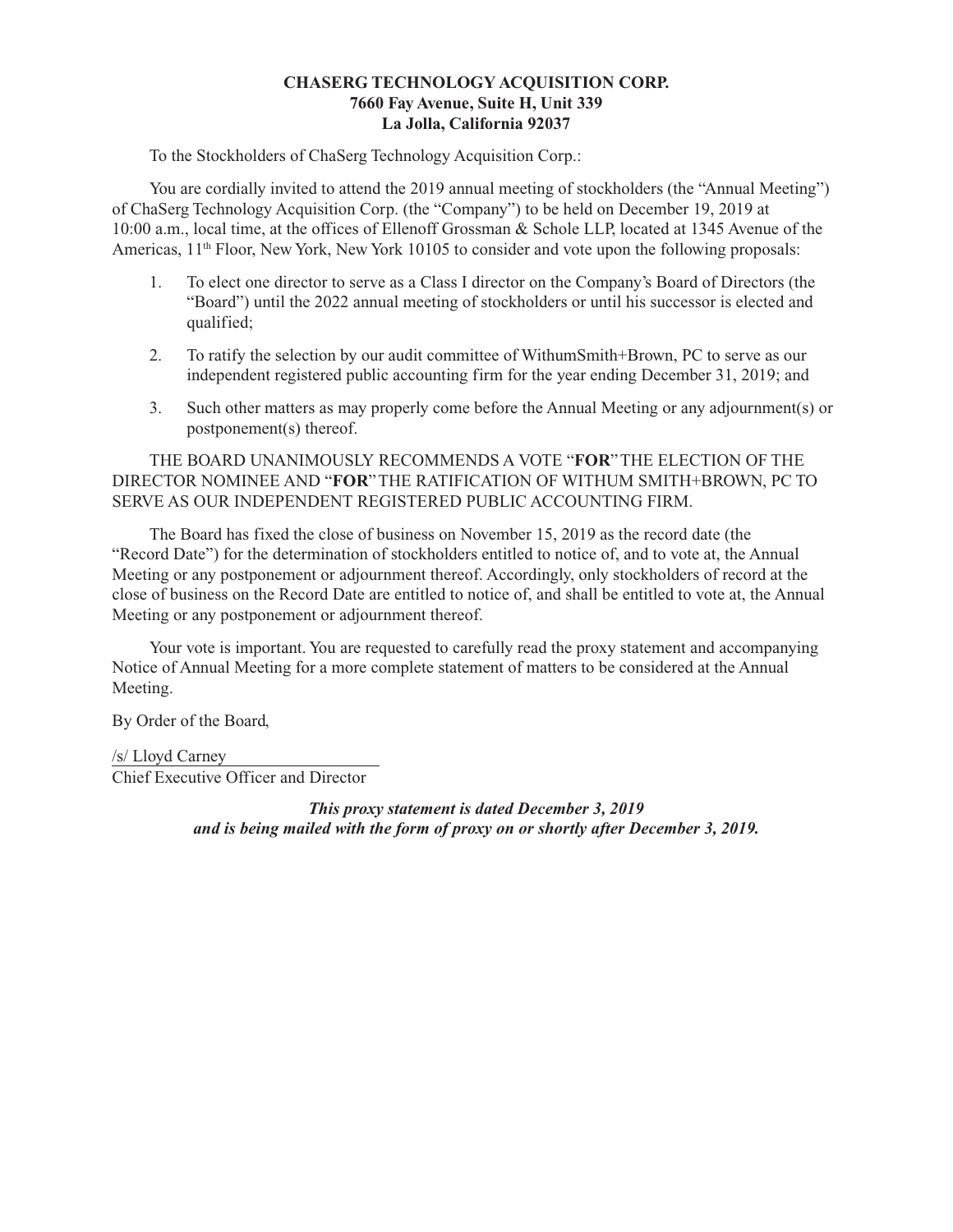## **IMPORTANT**

**Whether or not you expect to attend the Annual Meeting, you are respectfully requested by the Board of Directors to sign, date and return the enclosed proxy promptly, or follow the instructions contained in the proxy card or voting instructions. If you grant a proxy, you may revoke it at any time prior to the Annual Meeting or vote in person at the Annual Meeting.**

**PLEASE NOTE: If your shares are held in street name, your broker, bank, custodian, or other nominee holder cannot vote your shares in the election of director unless you direct the nominee holder how to vote, by returning your proxy card or by following the instructions contained on the proxy card or voting instruction form, or submit your proxy by telephone or over the Internet (if those options are available to you) in accordance with the instructions on the enclosed proxy card or voting instruction card.**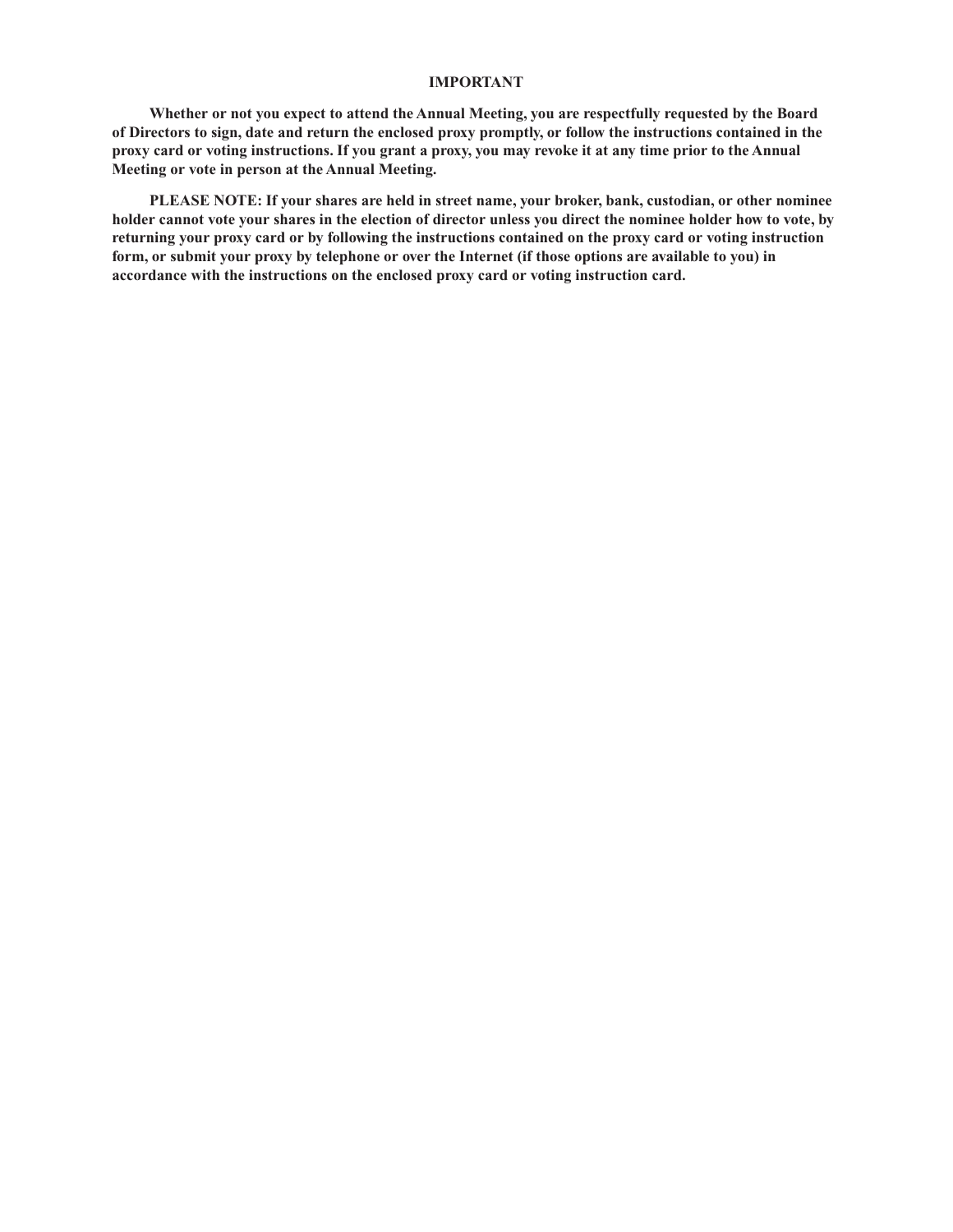# **CHASERG TECHNOLOGY ACQUISITION CORP. 7660 Fay Avenue, Suite H, Unit 339 La Jolla, California 92037**

# **NOTICE OF 2019 ANNUAL MEETING OF STOCKHOLDERS TO BE HELD DECEMBER 19, 2019**

To the Stockholders of ChaSerg Technology Acquisition Corp.:

NOTICE IS HEREBY GIVEN that the 2019 annual meeting of stockholders (the "Annual Meeting") of ChaSerg Technology Acquisition Corp., a Delaware corporation (the "Company"), will be held on December 19, 2019 at 10:00 a.m., local time, at the offices of Ellenoff Grossman & Schole LLP, located at 1345 Avenue of the Americas, 11<sup>th</sup> Floor, New York, New York 10105, to consider and vote upon the following proposals:

- 1. To elect one director to serve as a Class I director on the Company's Board of Directors (the "Board") until the 2022 annual meeting of stockholders or until his successor is elected and qualified;
- 2. To ratify the selection by our audit committee of WithumSmith + Brown, PC ("Withum") to serve as our independent registered public accounting firm for the year ending December 31, 2019; and
- 3. Such other matters as may properly come before the Annual Meeting or any adjournment(s) or postponement(s) thereof.

Only stockholders of record of the Company as of the close of business on November 15, 2019 are entitled to notice of, and to vote at, the Annual Meeting or any adjournment or postponement thereof. Each share of Class A common stock and Class B common stock entitles the holder thereof to one vote.

Your vote is important. Proxy voting permits stockholders unable to attend the Annual Meeting to vote their shares through a proxy. By appointing a proxy, your shares will be represented and voted in accordance with your instructions. You can vote your shares by completing and returning your proxy card, or submit your proxy by telephone, fax, or over the Internet (if those options are available to you) in accordance with the instructions on the enclosed proxy card or voting instruction card. Proxy cards that are signed and returned but do not include voting instructions will be voted by the proxy as recommended by the Board. You can change your voting instructions or revoke your proxy at any time prior to the Annual Meeting by following the instructions included in this proxy statement and on the proxy card.

Even if you plan to attend the Annual Meeting in person, it is strongly recommended that you complete and return your proxy card before the Annual Meeting date to ensure that your shares will be represented at the Annual Meeting if you are unable to attend. You are urged to review carefully the information contained in the enclosed proxy statement prior to deciding how to vote your shares. You may also access our proxy materials at the following website: *https://chasergtechnology.com/ investors-relations*/.

By Order of the Board,

/s/ Lloyd Carney Chief Executive Officer and Director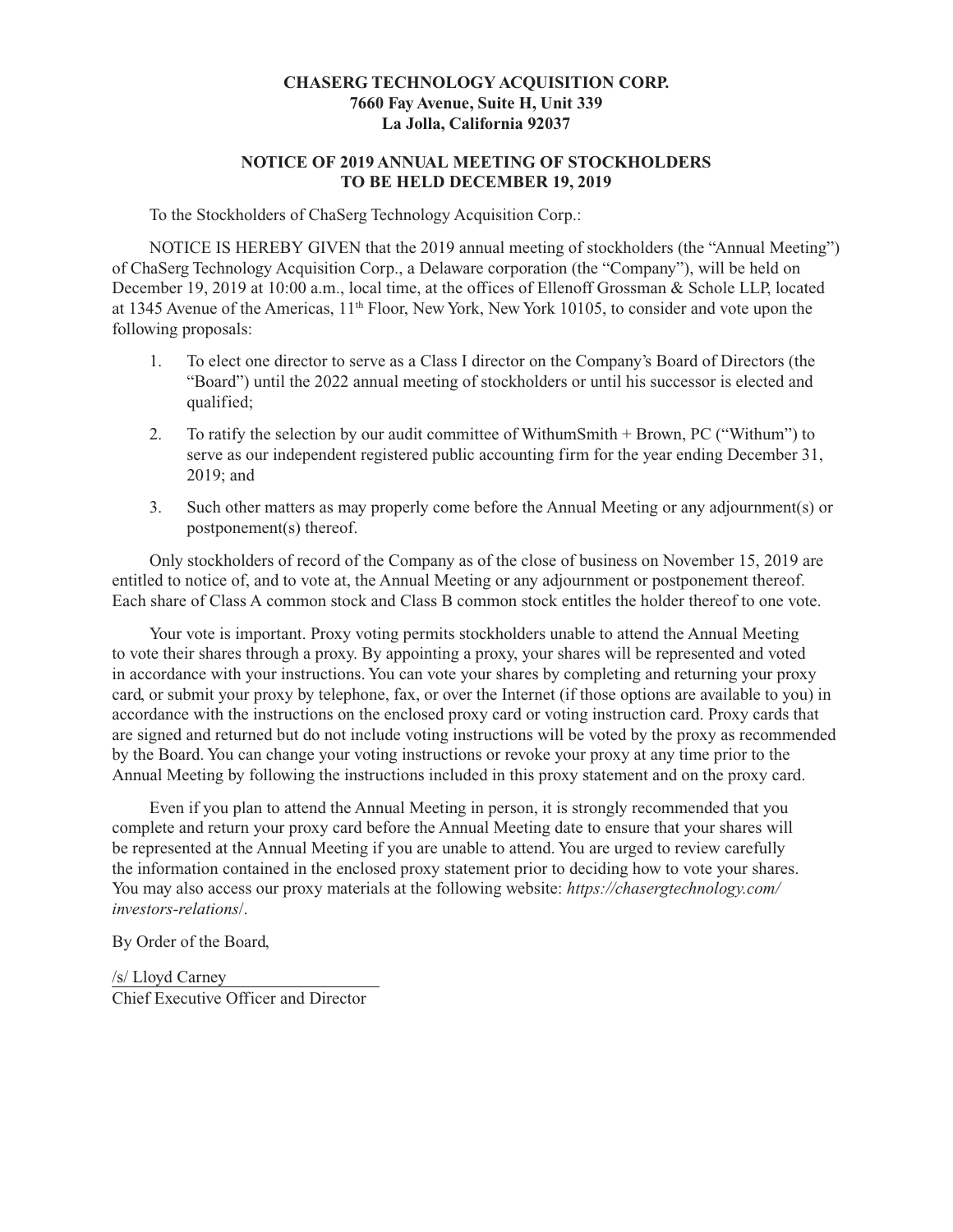# **TABLE OF CONTENTS**

| $\mathbf{1}$<br>5<br>5<br>5<br>5<br>5<br>6<br>6<br>7<br>7<br>7<br>7<br>DIRECTORS, EXECUTIVE OFFICERS AND CORPORATE GOVERNANCE<br>8<br>8<br>10<br>10<br>10<br>13<br>13<br>13 |
|-----------------------------------------------------------------------------------------------------------------------------------------------------------------------------|
|                                                                                                                                                                             |
|                                                                                                                                                                             |
|                                                                                                                                                                             |
|                                                                                                                                                                             |
|                                                                                                                                                                             |
|                                                                                                                                                                             |
|                                                                                                                                                                             |
|                                                                                                                                                                             |
|                                                                                                                                                                             |
|                                                                                                                                                                             |
|                                                                                                                                                                             |
|                                                                                                                                                                             |
|                                                                                                                                                                             |
|                                                                                                                                                                             |
|                                                                                                                                                                             |
|                                                                                                                                                                             |
|                                                                                                                                                                             |
|                                                                                                                                                                             |
|                                                                                                                                                                             |
|                                                                                                                                                                             |
| 13                                                                                                                                                                          |
| 14                                                                                                                                                                          |
| 14                                                                                                                                                                          |
| SECURITY OWNERSHIP OF CERTAIN BENEFICIAL OWNERS AND MANAGEMENT<br>15                                                                                                        |
| CERTAIN RELATIONSHIPS AND RELATED TRANSACTIONS<br>16                                                                                                                        |
| 18                                                                                                                                                                          |
| 18                                                                                                                                                                          |
| Proposal Two — Ratification of Appointment of Independent Registered Public Accounting Firm<br>19                                                                           |
| 20                                                                                                                                                                          |
| 20                                                                                                                                                                          |
| 20                                                                                                                                                                          |
| 20                                                                                                                                                                          |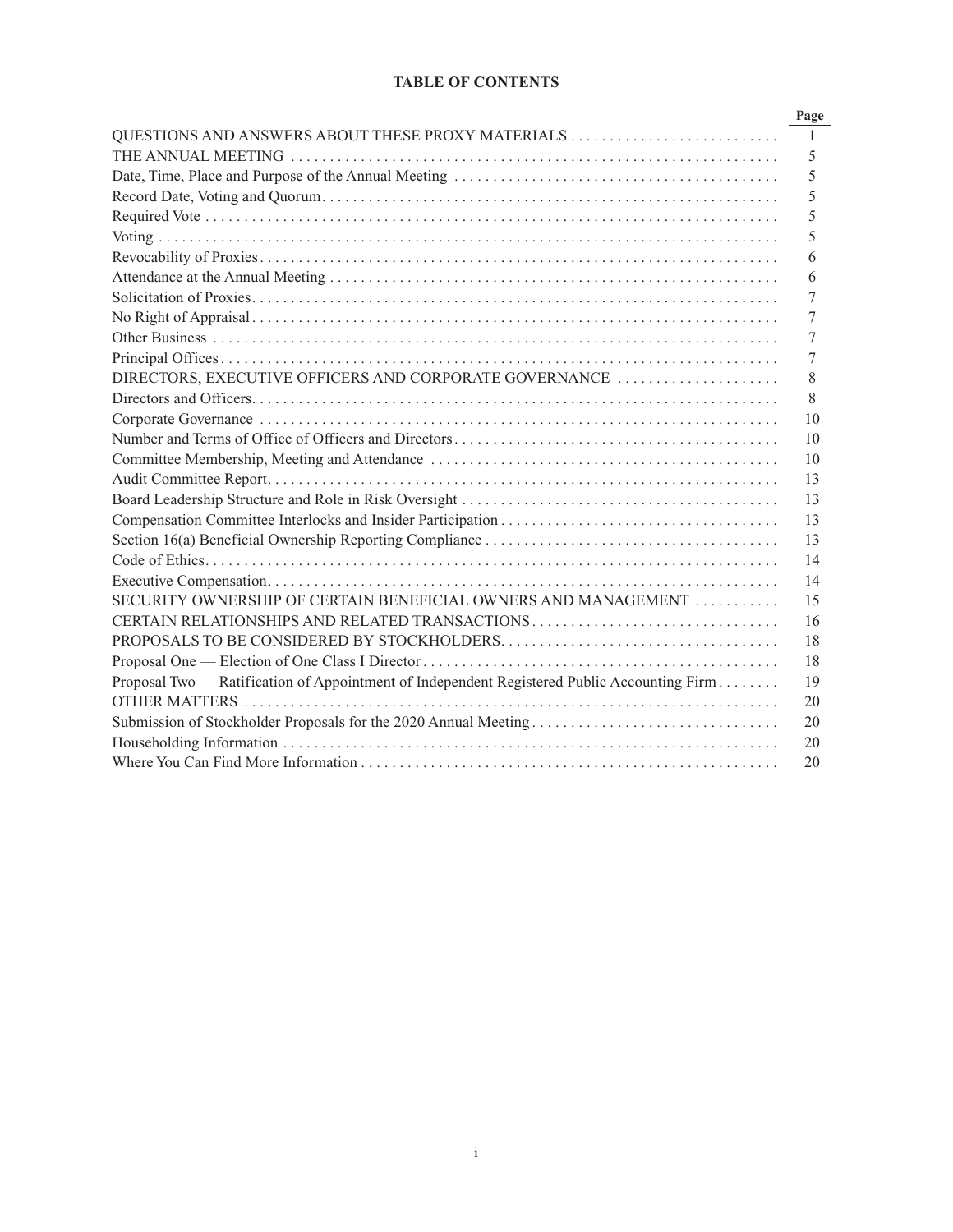# **CHASERG TECHNOLOGY ACQUISITION CORP. 7660 Fay Avenue, Suite H, Unit 339 La Jolla, California 92037**

# **PROXY STATEMENT 2019 ANNUAL MEETING OF STOCKHOLDERS To be held on December 19, 2019, at 10:00 a.m., local time at the offices of Ellenoff Grossman & Schole LLP 1345 Avenue of the Americas, 11th Floor New York, New York 10105**

## **QUESTIONS AND ANSWERS ABOUT THESE PROXY MATERIALS**

#### **Why did you send me this proxy statement?**

This proxy statement and the enclosed proxy card are being sent to you in connection with the solicitation of proxies by the Board of Directors (the "Board of Directors" or "Board") of ChaSerg Technology Acquisition Corp., a Delaware corporation (the "Company," "we," us," and "our"), for use at the annual meeting of stockholders (the "Annual Meeting") to be held on December 19, 2019 at 10:00 a.m., local time, at the offices of Ellenoff Grossman & Schole LLP, located at 1345 Avenue of the Americas, 11<sup>th</sup> Floor, New York, New York 10105, or at any adjournments or postponements thereof. This proxy statement summarizes the information that you need to make an informed decision on the proposals to be considered at the Annual Meeting. This proxy statement and the enclosed proxy card were first sent to the Company's stockholders on or about December 3, 2019.

#### **What is included in these materials?**

These materials include:

- This Proxy Statement for the Annual Meeting; and
- The Company's Annual Report on Form 10-K for the year ended December 31, 2018, as filed with the Securities and Exchange Commission (the "SEC") on March 20, 2019.

#### **What proposals will be addressed at the Annual Meeting?**

Stockholders will be asked to consider the following proposals at the Annual Meeting:

- 1. To elect one director to serve as a Class I directors on the Company's Board of Directors (the "Board") until the 2022 annual meeting of stockholders or until their successor is elected and qualified
- 2. To ratify the selection by our audit committee of WithumSmith+Brown, PC ("Withum") to serve as our independent registered public accounting firm for the year ending December 31, 2019.

We will also consider any other business that properly comes before the Annual Meeting.

## **How does the Board of Directors recommend that I vote?**

Our Board of Directors unanimously recommends that stockholders vote "**FOR**" the nominee for Director and "**FOR**" the ratification of the selection of Withum as our independent registered public accounting firm.

### **Who may vote at the Annual Meeting of stockholders?**

Stockholders who owned shares of the Company's Class A and Class B common stock, par value \$.0001 per share, as of the close of business on November 15, 2019 are entitled to vote at the Annual Meeting. As of the Record Date, there were 23,040,000 shares of the Company's Class A common stock and 5,500,000 shares of the Company's Class B common stock issued and outstanding.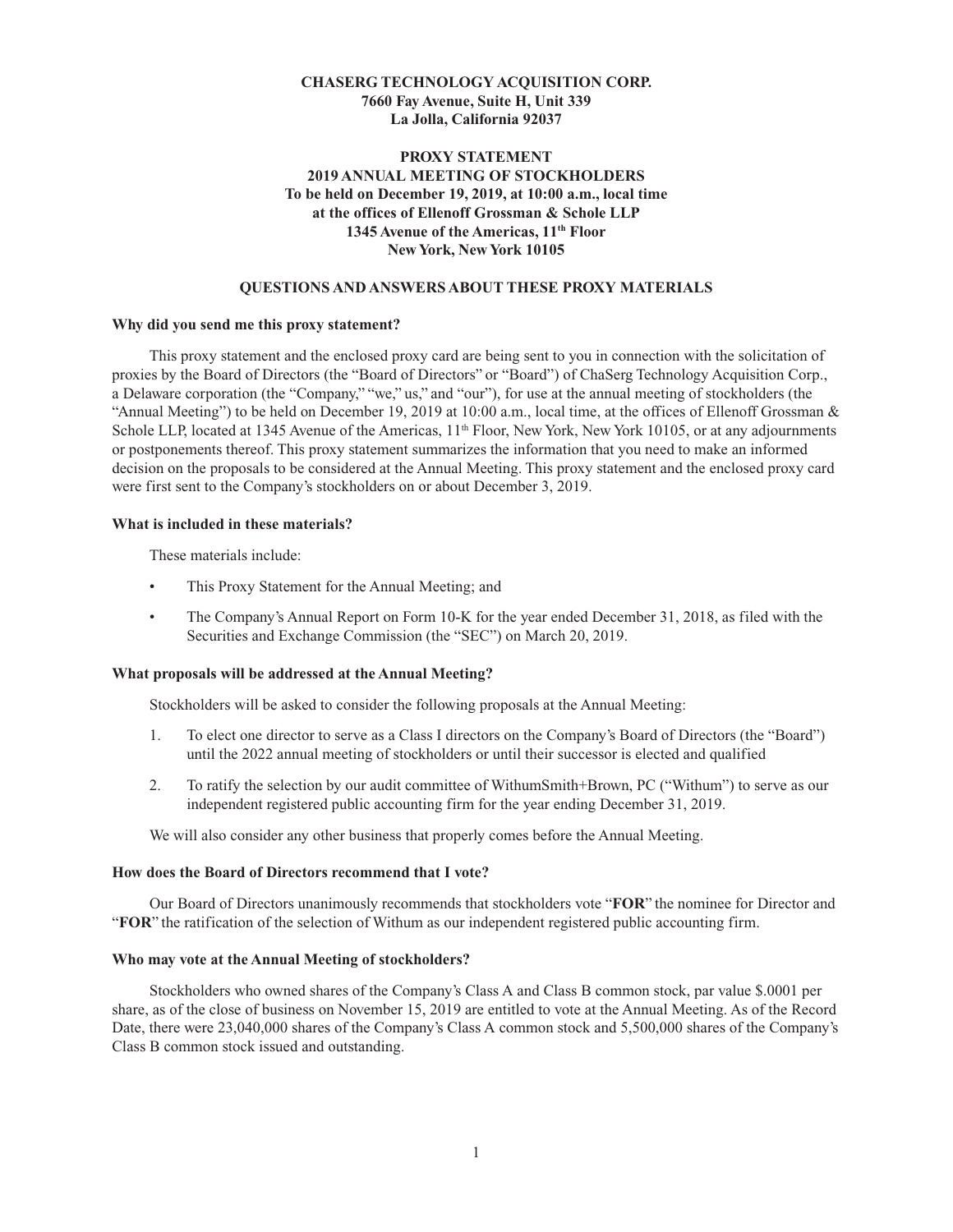## **How many votes must be present to hold the Annual Meeting?**

Your shares are counted as present at the Annual Meeting if you attend the Annual Meeting and vote in person, if you properly submit your proxy or if your shares are registered in the name of a bank or brokerage firm and you do not provide voting instructions and such bank or broker casts a vote on the ratification of our independent registered public accounting firm. On November 15, 2019 there were 23,040,000 shares of the Company's Class A common stock and 5,500,000 shares of the Company's Class B common stock issued and outstanding and entitled to vote. In order for us to conduct the Annual Meeting, a majority of the voting power of our outstanding shares of common stock entitled to vote at the Annual Meeting must be present at the Annual Meeting. This is referred to as a quorum. Consequently, 14,070,001 shares of common stock must be present at the Annual Meeting to constitute a quorum.

# **How many votes do I have?**

Each share of Class A common stock and Class B common stock is entitled to one vote on each matter that comes before the Annual Meeting. Information about the stock holdings of our directors and executive officers is contained in the section of this Proxy Statement entitled "Security Ownership of Certain Beneficial Owners and Management."

# **What is the difference between a stockholder of record and a beneficial owner of shares held in street name?**

*Stockholder of Record.* If your shares are registered directly in your name with the Company's transfer agent, Continental Stock Transfer & Trust Company, you are considered the stockholder of record with respect to those shares, and the proxy materials were sent directly to you by the Company.

*Beneficial Owner of Shares Held in Street Name.* If your shares are held in an account at a brokerage firm, bank, broker-dealer, or other similar organization, then you are the beneficial owner of shares held in "street name," and the proxy materials were forwarded to you by that organization. The organization holding your account is considered the stockholder of record for purposes of voting at the Annual Meeting. As a beneficial owner, you have the right to instruct that organization on how to vote the shares held in your account. Those instructions are contained in a "vote instruction form."

# **What is the proxy card?**

The proxy card enables you to appoint Lloyd Carney, our Chief Executive Officer and Director, and Eric Benhamou, our Chief Financial Officer and President, as your representatives, at the Annual Meeting. By completing and returning the proxy card, you are authorizing Mr. Carney and Mr. Benhamou to vote your shares at the Annual Meeting in accordance with your instructions on the proxy card. This way, your shares will be voted whether or not you attend the Annual Meeting. Even if you plan to attend the Annual Meeting, it is strongly recommended that you complete and return your proxy card before the Annual Meeting date in case your plans change. If a proposal comes up for vote at the Annual Meeting that is not on the proxy card, the proxies will vote your shares, under your proxy, according to their best judgment.

## **If I am a stockholder of record of the Company's shares, how do I vote?**

There are two ways to vote:

- In person. If you are a stockholder of record, you may vote in person at the Annual Meeting. The Company will give you a ballot when you arrive.
- *By Mail.* You may vote by proxy by filling out the proxy card and sending it back in the envelope provided.

## **If I am a beneficial owner of shares held in street name, how do I vote?**

There are three ways to vote:

In person. If you are a beneficial owner of shares held in street name and you wish to vote in person at the Annual Meeting, you must obtain a legal proxy from the brokerage firm, bank, broker-dealer or other similar organization that holds your shares. Please contact that organization for instructions regarding obtaining a legal proxy.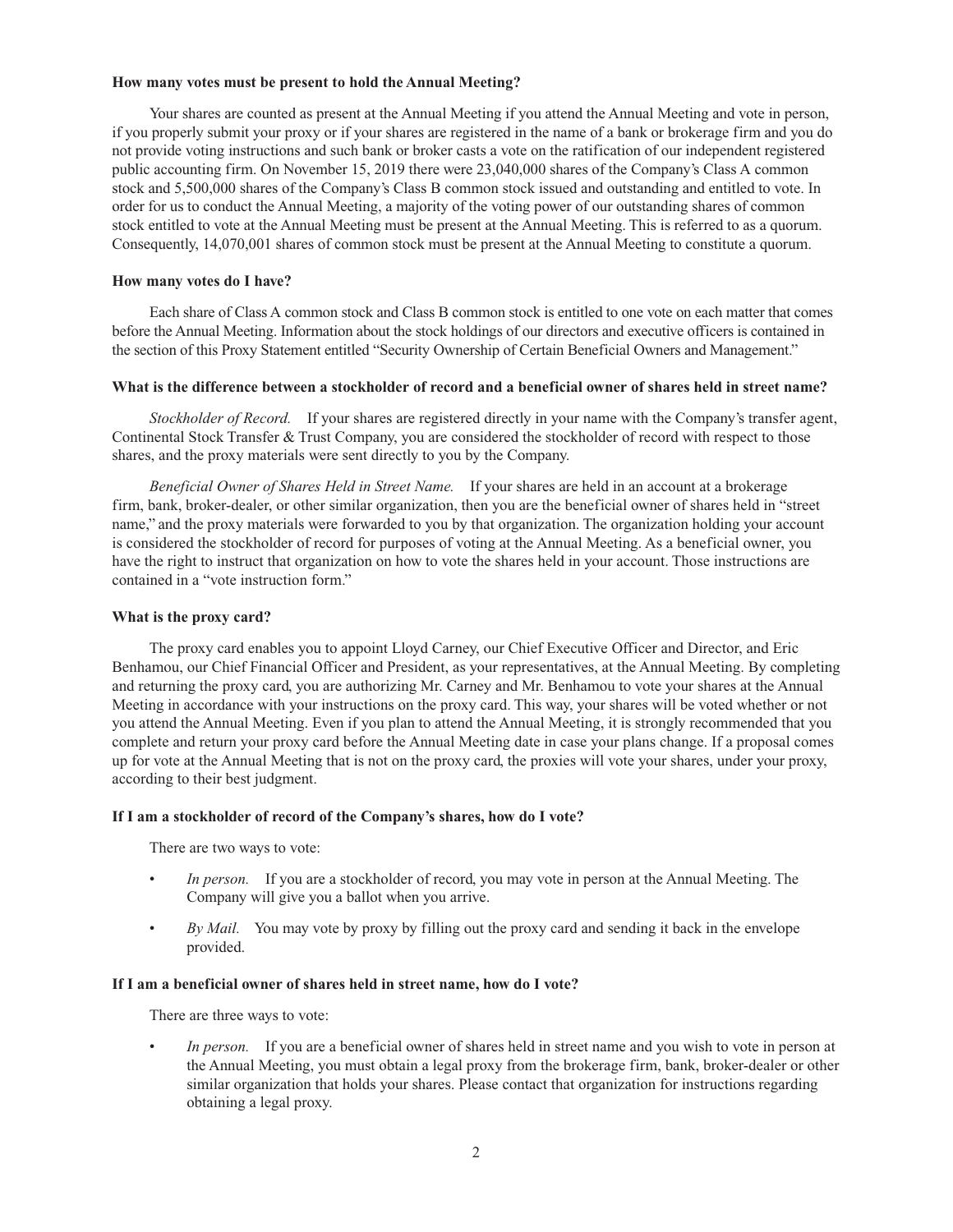- *By mail.* You may vote by proxy by filling out the vote instruction form and sending it back in the envelope provided by your brokerage firm, bank, broker-dealer or other similar organization that holds your shares.
- *By telephone or over the Internet.* You may vote by proxy by submitting your proxy by telephone or over the Internet (if those options are available to you) in accordance with the instructions on the enclosed proxy card or voting instruction card. This is allowed if you hold shares in street name and your bank, broker or other nominee offers those alternatives. Although most banks, brokers and other nominees offer these voting alternatives, availability and specific procedures vary.

## **Will my shares be voted if I do not provide my proxy?**

If you hold your shares directly in your own name, they will not be voted if you do not provide a proxy.

Your shares may be voted under certain circumstances if they are held in the name of a brokerage firm. Brokerage firms generally have the authority to vote shares not voted by customers on certain "routine" matters, including the ratification of an independent registered public accounting firm. Accordingly, at the Annual Meeting, your shares may only be voted by your brokerage firm for the ratification of our independent registered public accounting firm.

Brokers are prohibited from exercising discretionary authority on non-routine matters. The election of the Class I directors is considered a non-routine matter, and therefore brokers cannot exercise discretionary authority regarding this proposal for beneficial owners who have not returned proxies to the brokers (so-called "broker non-votes"). In the case of broker non-votes, and in cases where you abstain from voting on a matter when present at the Annual Meeting and entitled to vote, those shares will still be counted for purposes of determining if a quorum is present.

### **What vote is required to elect the Class I director?**

Class I Director is elected by a plurality of the votes cast at the Annual Meeting. Abstentions will have no effect on this proposal, assuming that a quorum is present.

# **What vote is required to ratify the selection by our audit committee of Withum as our independent registered public accounting firm?**

Approval of the proposal to ratify the selection of Withum as our independent registered public accounting firm requires the affirmative vote of the majority of the shares present in person or by proxy and entitled to vote on the matter at the Annual Meeting. Abstentions will have no effect on this proposal, assuming that a quorum is present.

#### **Can I change my vote after I have voted?**

You may revoke your proxy and change your vote at any time before the final vote at the Annual Meeting. You may vote again by signing and returning a new proxy card or vote instruction form with a later date or by attending the Annual Meeting and voting in person if you are a stockholder of record. However, your attendance at the Annual Meeting will not automatically revoke your proxy unless you vote again at the Annual Meeting or specifically request that your prior proxy be revoked by delivering to the Company's Secretary at c/o Ellenoff Grossman & Schole LLP, 1345 Avenue of the Americas, 11<sup>th</sup> Floor, New York, New York 10105 a written notice of revocation prior to the Annual Meeting.

Please note, however, that if your shares are held of record by a brokerage firm, bank or other nominees, you must instruct your broker, bank or other nominees that you wish to change your vote by following the procedures on the voting form provided to you by the broker, bank or other nominees. If your shares are held in street name, and you wish to attend the Annual Meeting and vote at the Annual Meeting, you must bring to the Annual Meeting a legal proxy from the broker, bank or other nominees holding your shares, confirming your beneficial ownership of the shares and giving you the right to vote your shares.

### **What happens if I do not indicate how to vote my proxy?**

If you sign your proxy card without providing further instructions, your shares will be voted "FOR" the director nominee and "FOR" the ratification of Withum to serve as our independent registered public accounting firm.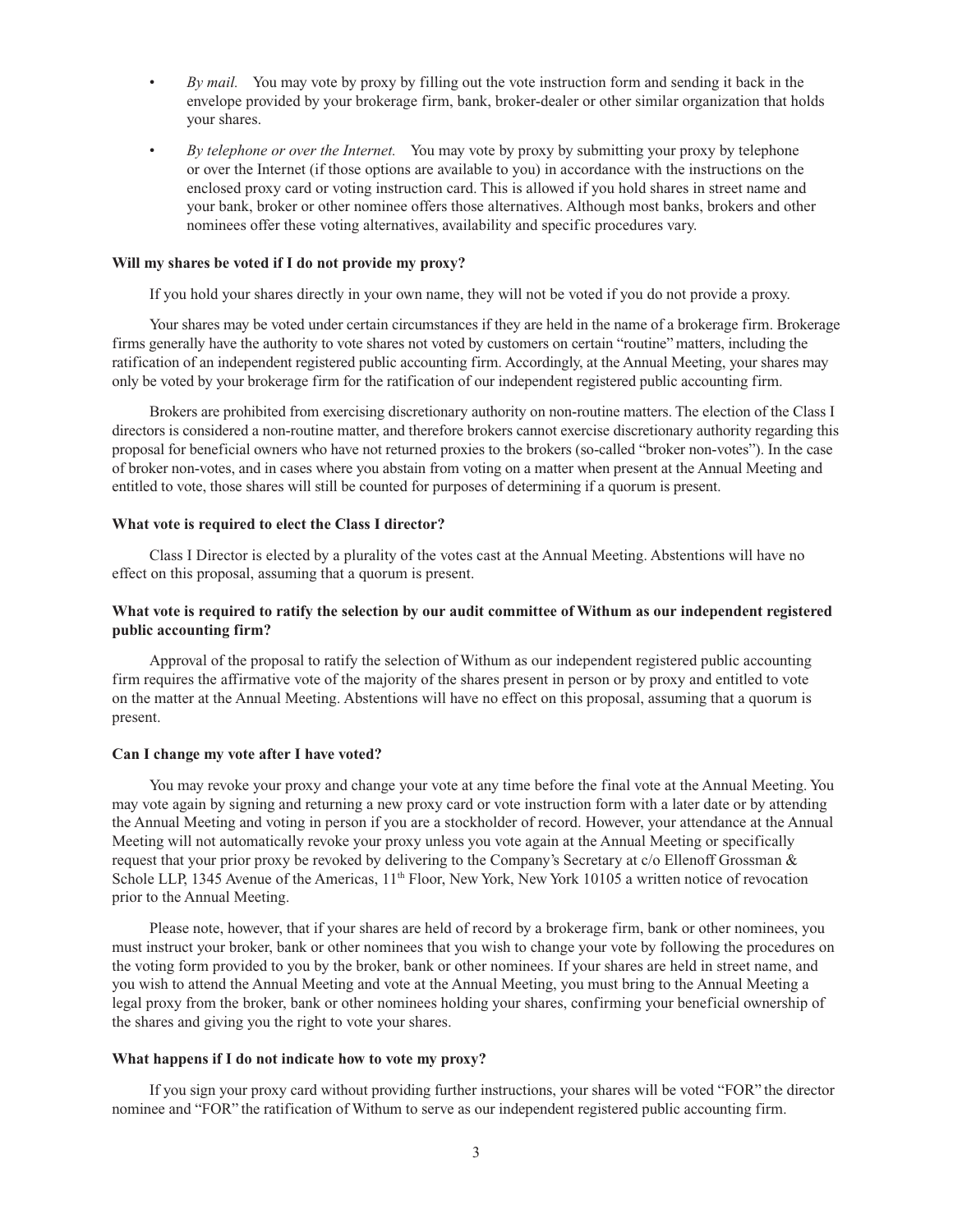## **Is my vote kept confidential?**

Proxies, ballots and voting tabulations identifying stockholders are kept confidential and will not be disclosed except as may be necessary to meet legal requirements.

## **Where do I find the voting results of the Annual Meeting?**

We will announce preliminary voting results at the Annual Meeting. The final voting results will be tallied by the inspector of election and published in the Company's Current Report on Form 8-K, which the Company is required to file with the SEC within four business days following the Annual Meeting.

## **Who bears the cost of soliciting proxies?**

The Company will bear the cost of soliciting proxies in the accompanying form and will reimburse brokerage firms and others for expenses involved in forwarding proxy materials to beneficial owners or soliciting their execution. In addition to solicitations by mail, the Company, through its directors and officers, may solicit proxies in person, by telephone or by electronic means. Such directors and officers will not receive any special remuneration for these efforts.

# **Who is the sponsor of the Company?**

References throughout this proxy statement to our "sponsor" are to ChaSerg Technology Sponsor LLC, a Delaware limited liability company.

# **Who can help answer my questions?**

You can contact our Secretary, Eric Benhamou, at (619) 736-6855 or by sending a letter to Lloyd Carney at c/o Ellenoff Grossman & Schole LLP, 1345 Avenue of the Americas,  $11<sup>th</sup>$  Floor, New York, New York 10105 with any questions about the proposals described in this proxy statement or how to execute your vote.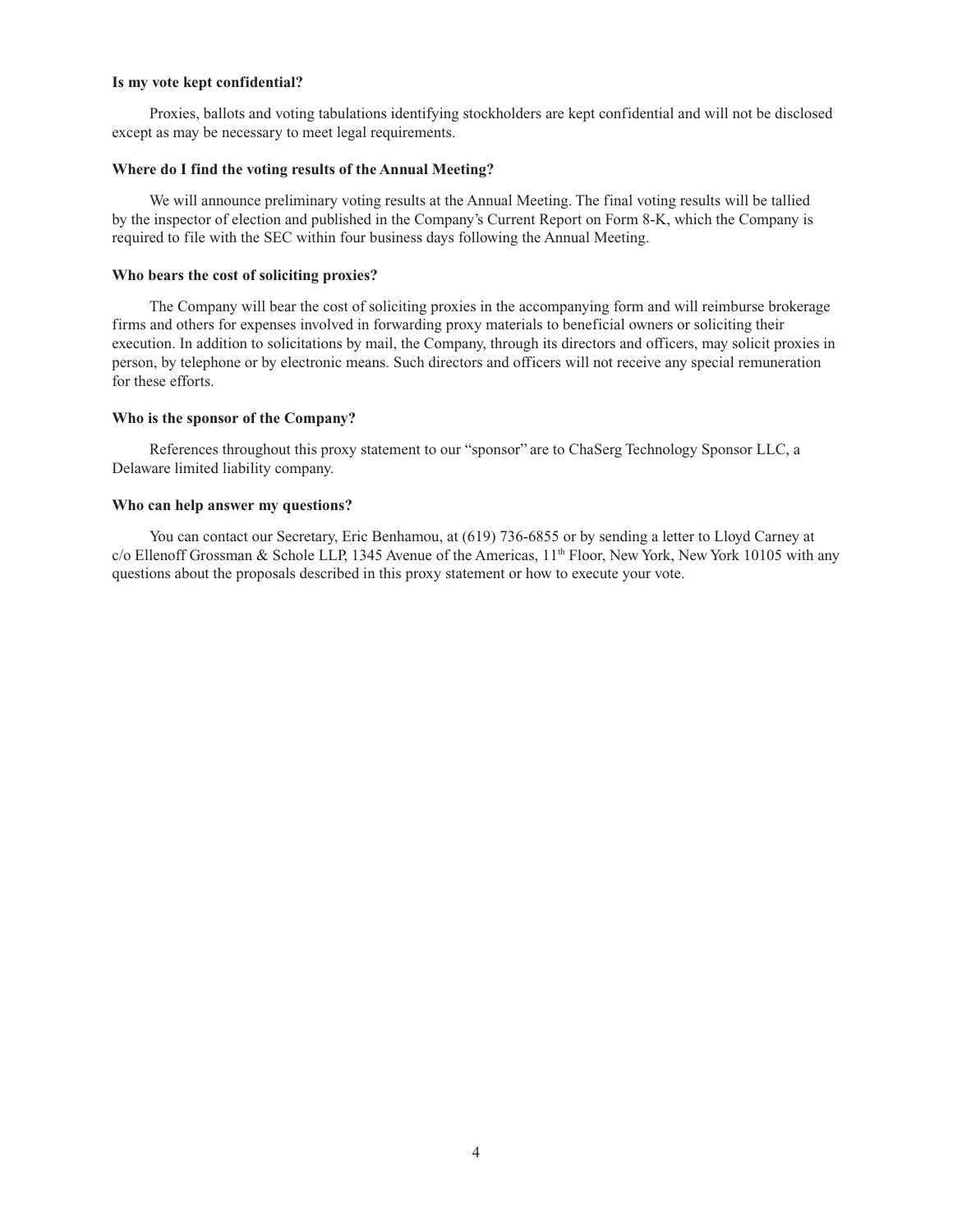## **THE ANNUAL MEETING**

We are furnishing this proxy statement to you as a stockholder of ChaSerg Technology Acquisition Corp. as part of the solicitation of proxies by our Board for use at our Annual Meeting to be held on December 19, 2019, or any adjournment or postponement thereof.

## **Date, Time, Place and Purpose of the Annual Meeting**

The Annual Meeting will be held at the offices of Ellenoff Grossman & Schole LLP, located at 1345 Avenue of the Americas, 11th Floor, New York, New York 10105, on December 19, 2019, at 10:00 a.m., local time. You are cordially invited to attend the Annual Meeting, at which stockholders will be asked to consider and vote upon the following proposals, which are more fully described in this proxy statement:

- To elect one director to serve as a Class I director on the Board until the 2022 annual meeting of stockholders or until his successor is elected and qualified; and
- To ratify the selection by our audit committee of Withum to serve as our independent registered public accounting firm for the year ending December 31, 2019.

# **Record Date, Voting and Quorum**

Our Board fixed the close of business on November 15, as the Record Date for the determination of holders of our outstanding common stock entitled to notice of and to vote on all matters presented at the Annual Meeting. As of the record date, there were 23,040,000 shares of the Company's class A common stock and 5,500,000 shares of the Company's Class B common stock issued and outstanding and entitled to vote. Each share of common stock entitles the holder thereof to one vote.

The holders of 14,070,001 shares of Class A and Class B common stock entitled to vote, present in person or represented by proxy at the Annual Meeting, constitute a quorum.

#### **Required Vote**

The affirmative vote of a plurality of the votes cast at the Annual Meeting by the holders of common stock entitled to vote in the election of the directors is required to elect the director.

The approval of the proposal to ratify the selection of Withum as our independent registered public accounting firm requires the affirmative vote of a majority of the common stock present in person or represented by proxy and entitled to vote on this matter at the Annual Meeting.

## **Voting**

You can vote your shares at the Annual Meeting by proxy or in person.

You can vote by proxy by having one or more individuals who will be at the Annual Meeting vote your shares for you. These individuals are called "proxies" and using them to cast your ballot at the Annual Meeting is called voting "by proxy."

If you wish to vote by proxy, you must (i) complete the enclosed form, called a "proxy card," and mail it in the envelope provided or (ii) submit your proxy by telephone or over the Internet (if those options are available to you) in accordance with the instructions on the enclosed proxy card or voting instruction card.

If you complete the proxy card and mail it in the envelope provided or submit your proxy by telephone or over the Internet as described above, you will designate the Chief Executive Officer and the Chief Financial Officer and President to act as your proxy at the Annual Meeting. One of them will then vote your shares at the Annual Meeting in accordance with the instructions you have given them in the proxy card or voting instructions, as applicable, with respect to the proposals presented in this proxy statement. Proxies will extend to, and be voted at, any adjournment(s) or postponement(s) of the Annual Meeting.

Alternatively, you can vote your shares in person by attending the Annual Meeting. You will be given a ballot at the Annual Meeting.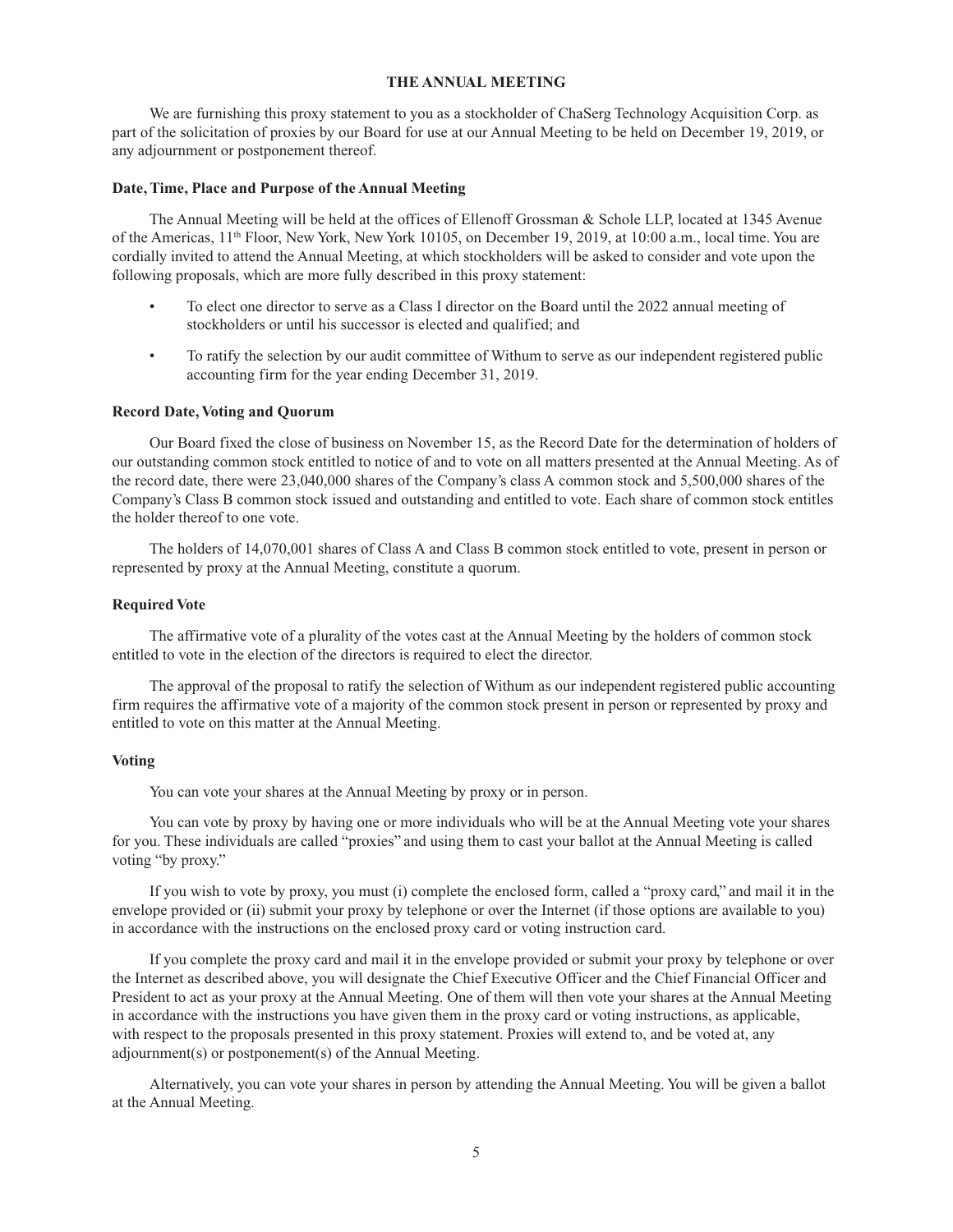While we know of no other matters to be acted upon at this year's Annual Meeting, it is possible that other matters may be presented at the Annual Meeting. If that happens and you have signed and not revoked a proxy card, your proxy will vote on such other matters in accordance with the best judgment of Mr. Carney and Mr. Benhamou.

*A special note for those who plan to attend the Annual Meeting and vote in person: if your shares are held in the name of a broker, bank or other nominees, you must bring a statement from your brokerage account or a letter from the person or entity in whose name the shares are registered indicating that you are the beneficial owner of those shares as of the record date. In addition, you will not be able to vote at the Annual Meeting unless you obtain a legal proxy from the record holder of your shares.*

Our Board is asking for your proxy. Giving the Board your proxy means you authorize it to vote your shares at the Annual Meeting in the manner you direct. You may vote for or withhold your vote for each nominee or proposal or you may abstain from voting. All valid proxies received prior to the Annual Meeting will be voted. All shares represented by a proxy will be voted, and where a stockholder specifies by means of the proxy a choice with respect to any matter to be acted upon, the shares will be voted in accordance with the specification so made. If no choice is indicated on the proxy, the shares will be voted "FOR" the election of the Director nominee and "FOR" the ratification of the selection of Withum as our independent registered public accounting firm and as the proxy holders may determine in their discretion with respect to any other matters that may properly come before the Annual Meeting.

Stockholders who have questions or need assistance in completing or submitting their proxy cards should contact our Secretary, Eric Benhamou, at (619)-736-6855.

Stockholders who hold their shares in "street name," meaning the name of a broker or other nominee who is the record holder, must either direct the record holder of their shares to vote their shares or obtain a legal proxy from the record holder to vote their shares at the Annual Meeting.

### **Revocability of Proxies**

Any proxy may be revoked by the person giving it at any time before the polls close at the Annual Meeting. A proxy may be revoked by filing with our Chief Executive Officer (ChaSerg Technology Acquisition Corp., c/o Ellenoff Grossman & Schole LLP, 1345 Avenue of the Americas, 11th Floor, New York, New York 10105) either (i) a written notice of revocation bearing a date later than the date of such proxy or (ii) a subsequent proxy relating to the same shares, or (iii) by attending the Annual Meeting and voting in person.

Simply attending the Annual Meeting will not constitute revocation of your proxy. If your shares are held in the name of a broker or other nominee who is the record holder, you must follow the instructions of your broker or other nominee to revoke a previously given proxy.

#### **Attendance at the Annual Meeting**

Only holders of common stock, their proxy holders and guests we may invite may attend the Annual Meeting. If you wish to attend the Annual Meeting in person but you hold your shares through someone else, such as a broker, you must bring proof of your ownership and identification with a photo at the Annual Meeting. For example, you may bring an account statement showing that you beneficially owned shares of ChaSerg Technology Acquisition Corp. as of the record date as acceptable proof of ownership. In addition, you must bring a legal proxy from the broker, bank or other nominee holding your shares, confirming your beneficial ownership of the shares and giving you the right to vote your shares.

#### **Solicitation of Proxies**

The cost of preparing, assembling, printing and mailing this proxy statement and the accompanying form of proxy, and the cost of soliciting proxies relating to the Annual Meeting, will be borne by the Company. Some banks and brokers have customers who beneficially own common stock listed of record in the names of the nominees. We intend to request banks and brokers to solicit such customers and will reimburse them for their reasonable out-of-pocket expenses for such solicitations. If any additional solicitation of the holders of our outstanding shares of common stock is deemed necessary, we (through our directors and officers) anticipate making such solicitation directly. The solicitation of proxies by mail may be supplemented by telephone and personal solicitation by officers, directors and other employees of the Company, but no additional compensation will be paid to such individuals.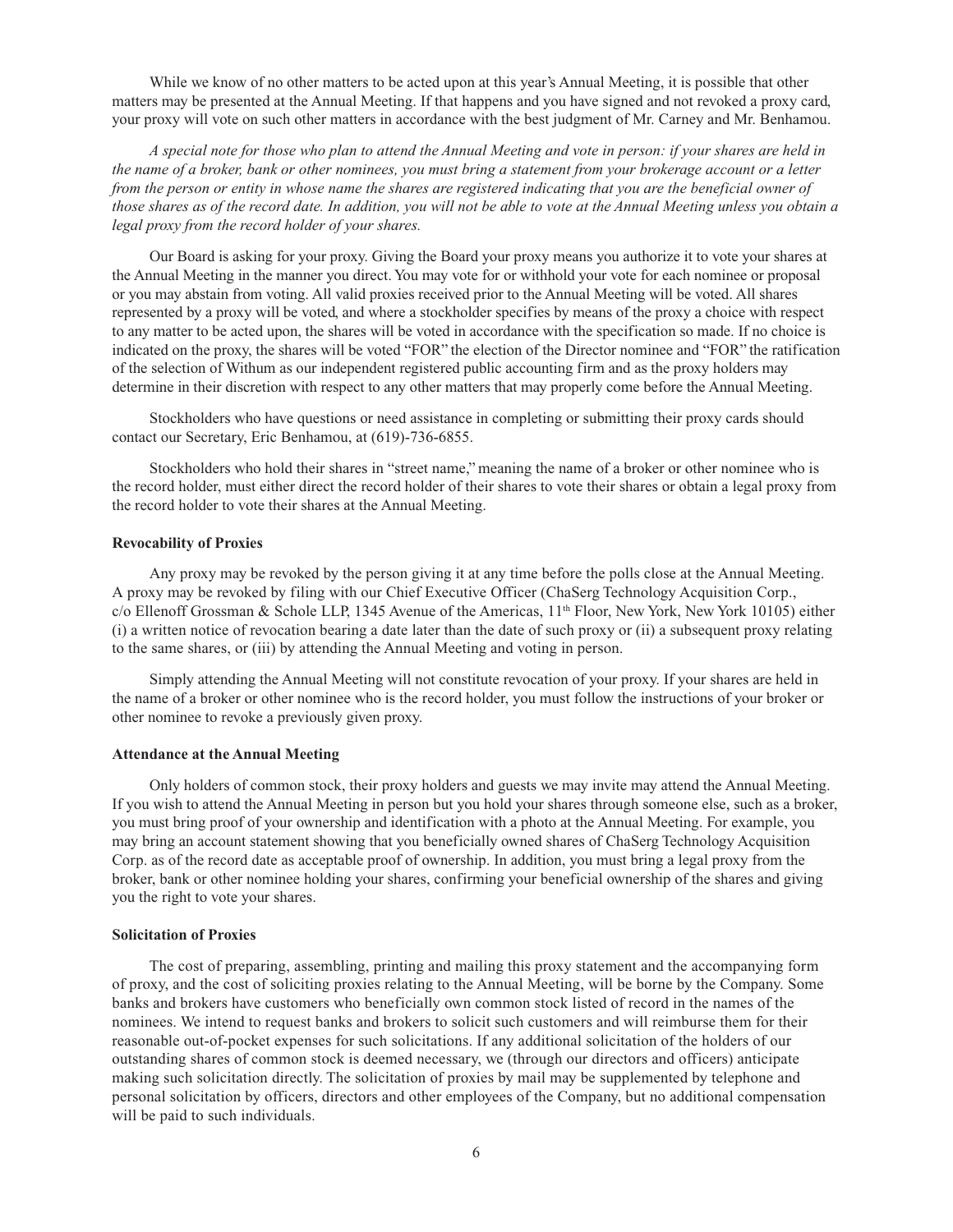## **No Right of Appraisal**

Neither Delaware law nor our amended and restated certificate of incorporation provide for appraisal or other similar rights for dissenting stockholders in connection with any of the proposals to be voted upon at the Annual Meeting. Accordingly, our stockholders will have no right to dissent and obtain payment for their shares.

# **Other Business**

We are not currently aware of any business to be acted upon at the Annual Meeting other than the matters discussed in this proxy statement. The form of proxy accompanying this proxy statement confers discretionary authority upon the named proxy holders with respect to amendments or variations to the matters identified in the accompanying Notice of Annual Meeting and with respect to any other matters which may properly come before the Annual Meeting. If other matters do properly come before the Annual Meeting, or at any adjournment(s) or postponement(s) of the Annual Meeting, we expect that shares of our common stock, represented by properly submitted proxies will be voted by the proxy holders in accordance with the recommendations of our Board.

## **Principal Offices**

Our principal executive offices are located at ChaSerg Technology Acquisition Corp. 7660 Fay Avenue, Suite H, Unit 339, La Jolla, California 92037. Our telephone number at such address is (619) 736-6855.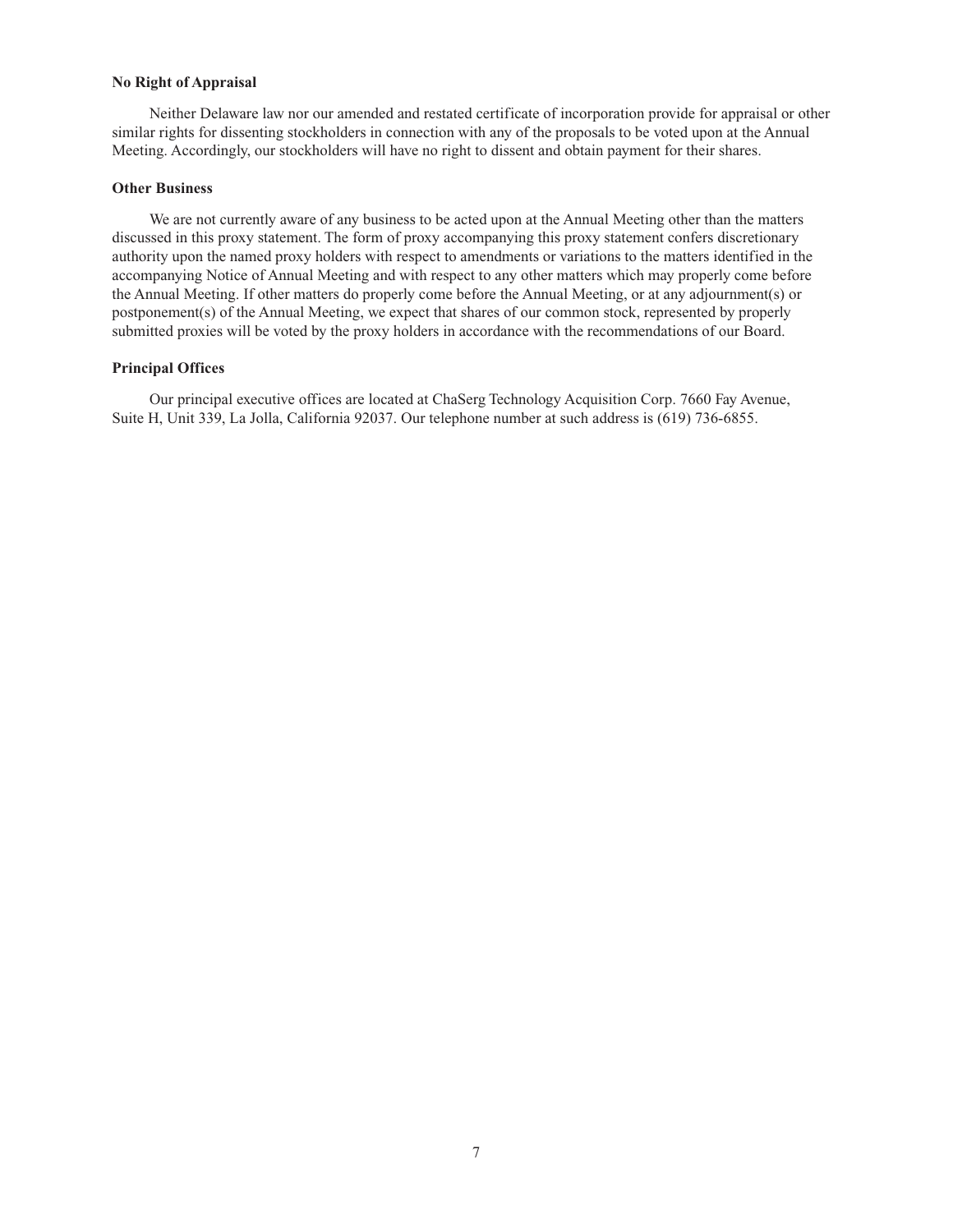## **DIRECTORS, EXECUTIVE OFFICERS AND CORPORATE GOVERNANCE**

# **Directors and Officers**

The directors and executive officers of the Company are as follows:

| Name               | Age | Title                                           |  |  |
|--------------------|-----|-------------------------------------------------|--|--|
| Lloyd Carney       |     | Chief Executive Officer and Director            |  |  |
| Eric Benhamou      | 63  | Chief Financial Officer, President and Director |  |  |
| Clark N. Callander | 60  | Director                                        |  |  |
| Irwin Federman     | 83  | Director                                        |  |  |
| William Zerella    | 62  | Director                                        |  |  |

**Lloyd Carney**, our Chief Executive Officer and a Director since June 14, 2018, has spent more than 25 years in the technology industry. He started at Wellfleet and Nortel Networks in 1997 and in 2002 he rose to become division president. In 2003, he joined Juniper Networks as Chief Operating Officer where he oversaw the engineering, product management and manufacturing divisions. Thereafter, in 2004, he was named Chief Executive Officer of Micromuse, an enterprise and telecom network management company. Mr. Carney led the sale of Micromuse to IBM for \$865 million, staying at IBM for a year after the sale to ensure a smooth transition. In 2008, he became the Chief Executive Officer of Xsigo Systems, a provider of network visualization systems, which was sold to Oracle Corporation in 2012. Mr. Carney then accepted the role of Chief Executive Officer and director of Brocade Communications Systems, Inc., a networking solutions company, in early 2013. His tenure culminated in the sale of Brocade to Broadcom Ltd. for \$5.5 billion in late 2017. Mr. Carney is currently a member of the board and audit committee of Visa, a leading credit card company. From 2005 to 2014, he was a member of the board of Cypress Semiconductor Corporation, where he served on the audit and compensation committees. He was also a member of the board of Technicolor (SA), a technology company in the media and entertainment sector from 2010 until 2015, where he chaired its technology committee. In addition, since 2007 he has served as Chief Executive Officer of Carney Global Ventures, LLC, a global investment vehicle. Mr. Carney holds a B.S. degree in Electrical Engineering Technology from Wentworth Institute of Technology, as well as a M.S. degree in Applied Business Management from Lesley College. We believe Mr. Carney is qualified to serve on our Board due to his extensive operational and management experience in the technology industry as well as the broad scope of experience he brings to bear.

**Eric Benhamou**, our President and Chief Financial Officer since June 14, 2018 and Director since inception, co-founded Bridge Communications, a specialist in computer network technologies in 1981. Bridge Communications later merged with 3Com Corporation, a networking equipment vendor, in 1987. Thereafter, he became Chief Executive Officer of 3Com, serving there from 1990 to 2000, and as chairman until 2010. As 3Com's Chief Executive Officer, he led the company in acquiring US Robotics, the owner of Palm, Inc. the maker of the groundbreaking Palm Pilot. Palm, Inc. was thereafter spun off in 2000, and Mr. Benhamou served as its Chief Executive Officer until 2003. In 2003, Mr. Benhamou founded Benhamou Global Ventures (BGV), a venture capital firm focused on technology companies, specializing in cloud software, artificial intelligence cyber security, and mobile applications. Mr. Benhamou has been a member of the board of directors of Silicon Valley Bank since 2004. He has been a member of the board of directors of Finjan Holdings, a cybersecurity firm, since 2013. He served on the board of Cypress Semiconductor as chairman for over a decade, until 2017. He also serves on the board of several privately held technology companies, including Ayehu, an IT automation and orchestration platform, Totango, a provider of customer success software, Virtual Instruments, an IT infrastructure performance management platform, and 6dbytes, a food robotics company. He holds an M.S. from Stanford University's School of Engineering and a Diplôme d'Ingénieur and a Doctorate from Ecole Nationale Supérieure d'Arts et Métiers, Paris. Mr. Benhamou taught entrepreneurship in various business schools around the world for over 10 years, principally at INSEAD, Stanford University and IDC's Herzliya's Arison School of Business, where he was a visiting professor. He also served on the Advisory Board of Stanford's school of Engineering and the Board of Governors of Ben Gurion University of the Negev in Israel. We believe Mr. Benhamou is qualified to serve on our Board due to his extensive operational and management experience in the technology industry as well as his public company governance experience and his venture capital background.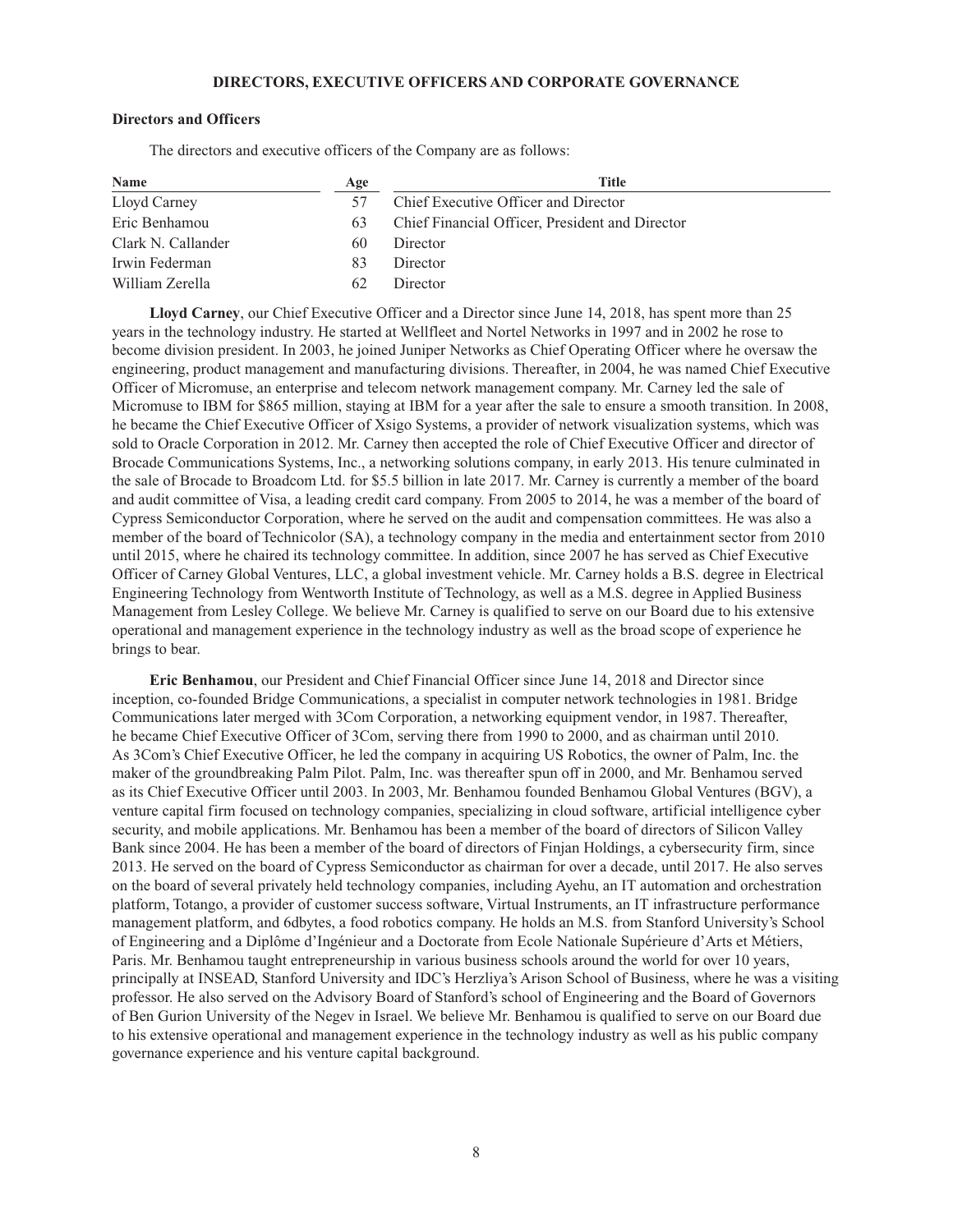**Clark N. Callander**, has been serving as an independent director since October 4, 2018. Mr. Callander has overseen hundreds of merger and acquisition and financing transactions during his over 35-year career. As a co-founder in 2003 of Savvian LLC, a mergers and acquisitions advisory firm, and head of its Capital Market Advisory activity, he helped lead the firm through its merger with Japan's GCA Holdings Corp. (GCA) in 2008 and the combined entity's listing on the Tokyo Stock exchange and subsequent acquisition of its European subsidiary, Altium in 2016. Mr. Callander is currently employed as a Senior Advisor to GCA. Previously, from 1993 to 2002, he held the position of head of Corporate Finance at Robertson Stephens & Company. As a private investor, he has invested in dozens of companies and venture capital funds primarily in the technology industry and joined many of their advisory boards. In addition, Mr. Callander is an active investor and since 2012 has served on the Board of Managers at Albany Road Real Estate Partners LLC, a private real estate investment and management firm. He earned a B.S. from Stanford University and an M.B.A. from the Wharton School of the University of Pennsylvania. We believe he is well-qualified to serve as a Director because of his significant mergers and acquisitions experience and extensive knowledge and understanding of global financial markets and investing.

**Irwin Federman**, has been serving as an independent director since October 4, 2018. His career spans over forty years as an executive, entrepreneur and investor in the technology industry. Mr. Federman led Monolithic Memories, a semiconductor company, as its Chief Executive Officer from 1979 until its merger with Advanced Micro Devices, or AMD, in 1987, after which he assumed the post of Vice-Chairman at AMD. In 1988, he became a Managing Director of Dillon, Read and Company, an investment banking firm. Mr. Federman then joined U.S. Venture Partners (USVP) as a Senior Partner, in 1990. USVP was then facing financial difficulties. Under his leadership, USVP's performance improved, enabling the firm to raise nine consecutive venture funds over the ensuing 25 years. Mr. Federman presently serves as Senior Advisor at USVP. Mr. Federman has been an early investor in, and has served on the board of directors of, many technology start-up companies, including Check Point Software Technologies, Ltd. (NASDAQ:CHKP) (since 1995), Mellanox Technologies, Ltd. (NASDAQ:MLNX) (since 1999), MMC Networks Inc. (NASDAQ:MMCN) (1994 to 1998), Nuance Communications, Inc. (NASDAQ:NUAN) (1995 to 2001), SanDisk Corp. (NASDAQ:SNDK) (1988 to 2016) and Centillium Communications (NASDAQ:CTLM) (1998 to 2006). He presently serves on the board of directors of Check Point, and as Chairman of the board of directors of Mellanox. Mr. Federman served two one-year terms as Chairman of the Semiconductor Industry Association (SIA), and one six-year term as Chairman of the Dean's Advisory Committee at Santa Clara University's Leavey School of Business. He received a B.S. in Economics from Brooklyn College, and was awarded an honorary Doctorate in Engineering Science by Santa Clara University. We believe he is well-qualified to serve as a Director because of his significant experience in the financial and technology industries and extensive understanding of public company operations.

**William Zerella**, has been serving as an independent director since October 4, 2018. Mr. Zerella has over 30 years of experience in technology businesses, including pre-revenue start-ups and companies in excess of \$1 billion in revenue. Since June 2018, he has been the Chief Financial Officer of Luminar Technologies, an autonomous vehicle technology company. Prior to joining Luminar, Mr. Zerella was the Chief Financial Officer of Fitbit Inc. (NYSE: FIT), a maker of wearable fitness devices, from 2014 to June 2018. During his tenure at Fitbit, the company grew from \$271 million in revenue to over \$2 billion in revenue, with sales at 45,000 locations in 86 countries around the world. Mr. Zerella was part of the team managing Fitbit's IPO in 2015, raising \$841 million, at that time the largest consumer electronics IPO in history. From 2011 to 2014, Mr. Zerella served as Chief Financial Officer of Vocera Communications Inc. (NYSE:VCRA), a provider of voice-controlled patient communications products for the health-care industry. In 2012, he helped guide Vocera to the public markets and raise \$80 million in its IPO. From 2006 to 2011, Mr. Zerella also served as Chief Financial Officer of Force10 Networks, a networking company that was acquired by Dell Inc. in 2011. Since 2016, Mr. Zerella has been a member of the board of directors of GroundTruth, a private global location technology company. Mr. Zerella is a Certfied Public Accountant and holds an M.B.A. in Finance from the Leonard N. Stern School of Business at New York University. He also holds a B.S. in Accounting from the New York Institute of Technology. We believe he is well-qualified to serve as a Director because of his significant financial, operational, public market and public company experience.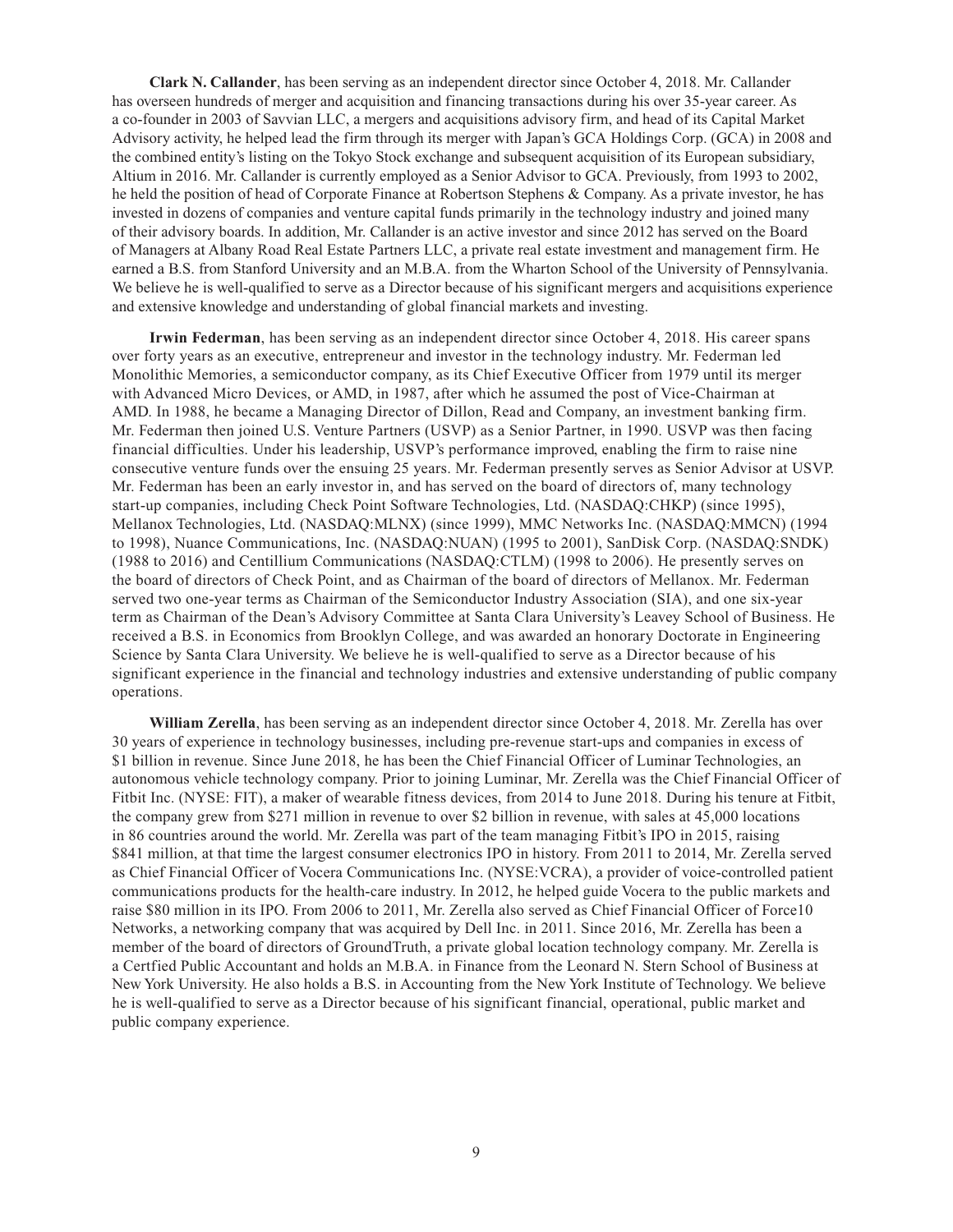### **Corporate Governance**

# **Number and Terms of Office of Officers and Directors**

We currently have five directors. Our Board of Directors is divided into three classes with only one class of directors being elected in each year and each class (except for those directors appointed prior to our first annual meeting of stockholders) serving a three-year term. In accordance with NASDAQ corporate governance requirements, we are not required to hold an annual meeting until one year after our first fiscal year end following our listing on NASDAQ. The term of office of the first class of directors, consisting of Mr. Callander, will expire at the Annual Meeting. The term of office of the second class of directors, consisting of Messrs. Federman and Zerella, will expire at the second annual meeting of stockholders. The term of office of the third class of directors, consisting of Messrs. Carney and Benhamou, will expire at the third annual meeting of stockholders.

Our officers are appointed by the Board of Directors and serve at the discretion of the Board of Directors, rather than for specific terms of office. Our Board of Directors is authorized to appoint persons to the offices set forth in our bylaws as it deems appropriate. Our bylaws provide that our officers may consist of a Chairman of the Board, Chief Executive Officer, Chief Financial Officer, President, Vice Presidents, Secretary, Treasurer, Assistant Secretaries and such other offices as may be determined by the Board of Directors.

## **Committee Membership, Meetings and Attendance**

We currently have the following standing committees: the audit committee and the compensation committee. Each of the standing committees of the Board of Directors is comprised entirely of independent directors.

During the fiscal year ended December 31, 2019:

- the Board held 2 meetings
- 3 meetings of the audit committee were held; and
- no meeting of the compensation committee was held.

Each of our incumbent directors attended or participated in at least 75% of the meetings of the Board of Directors and the respective committees of which he is a member held during the period such incumbent director was a director during the fiscal year ended December 31, 2019.

We encourage all of our directors to attend our annual meetings of stockholders. This Annual Meeting will be the first annual meeting of stockholders of the Company.

# *Audit Committee*

Messrs. Callander, Federman and Zerella serve as members of our audit committee, and Mr. Zerella chairs the audit committee. Under the NASDAQ listing standards and applicable SEC rules, we are required to have at least three members of the audit committee, all of whom must be independent. Each of Messrs. Callander, Federman and Zerella meet the independent director standard under NASDAQ listing standards and under Rule 10-A-3(b)(1) of the Exchange Act.

Each member of the audit committee is financially literate and our Board of Directors has determined that Mr. Zerella qualifies as an "audit committee financial expert" as defined in applicable SEC rules.

We have adopted an audit committee charter, which details the principal functions of the audit committee, including:

- the appointment, compensation, retention, replacement, and oversight of the work of the independent registered public accounting firm engaged by us;
- pre-approving all audit and permitted non-audit services to be provided by the independent registered public accounting firm engaged by us, and establishing pre-approval policies and procedures;
- setting clear hiring policies for employees or former employees of the independent registered public accounting firm, including but not limited to, as required by applicable laws and regulations;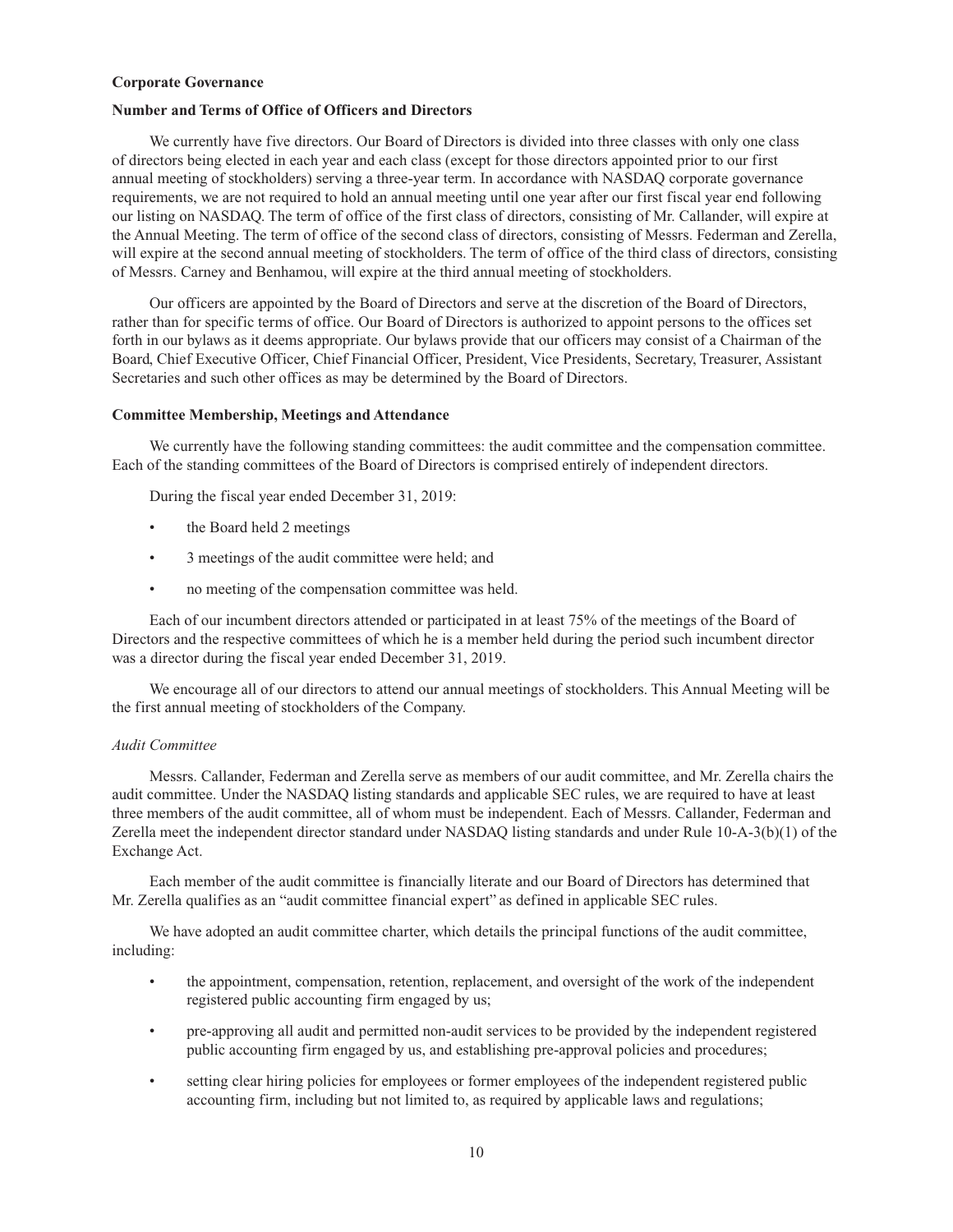- setting clear policies for audit partner rotation in compliance with applicable laws and regulations;
- obtaining and reviewing a report, at least annually, from the independent registered public accounting firm describing (i) the independent registered public accounting firm's internal quality-control procedures, (ii) any material issues raised by the most recent internal quality-control review, or peer review, of the audit firm, or by any inquiry or investigation by governmental or professional authorities within the preceding five years respecting one or more independent audits carried out by the firm and any steps taken to deal with such issues and (iii) all relationships between the independent registered public accounting firm and us to assess the independent registered public accounting firm's independence;
- reviewing and approving any related party transaction required to be disclosed pursuant to Item 404 of Regulation S-K promulgated by the SEC prior to us entering into such transaction; and
- reviewing with management, the independent registered public accounting firm, and our legal advisors, as appropriate, any legal, regulatory or compliance matters, including any correspondence with regulators or government agencies and any employee complaints or published reports that raise material issues regarding our financial statements or accounting policies and any significant changes in accounting standards or rules promulgated by the Financial Accounting Standards Board, the SEC or other regulatory authorities.

## *Compensation Committee*

Messrs. Callander and Zerella serve as members of our compensation committee. Under the NASDAQ listing standards and applicable SEC rules, we are required to have at least two members of the compensation committee, all of whom must be independent. Messrs. Callander and Zerella are independent and Mr. Callander chairs the compensation committee.

We have adopted a compensation committee charter, which details the principal functions of the compensation committee, including

- reviewing and approving on an annual basis the corporate goals and objectives relevant to our Chief Executive Officer's compensation, if any is paid by us, evaluating our Chief Executive Officer's performance in light of such goals and objectives and determining and approving the remuneration (if any) of our Chief Executive Officer based on such evaluation;
- reviewing and approving on an annual basis the compensation, if any is paid by us, of all of our other officers;
- reviewing on an annual basis our executive compensation policies and plans;
- implementing and administering our incentive compensation equity-based remuneration plans;
- assisting and administering our incentive compensation equity-based remuneration plans;
- approving all special perquisites, special cash payments and other special compensation and benefit arrangements for our officers and employees;
- if required, producing a report on executive compensation to be included in our annual proxy statement; and
- reviewing, evaluating and recommending changes, if appropriate, to the remuneration for directors.

Notwithstanding the foregoing, other than the payment to an affiliate of our sponsor of \$15,000 per month, for up to 18 months (through the close of our initial business combination, for office space), utilities and secretarial and administrative support and reimbursement of expenses, no compensation of any kind, including finders, consulting or other similar fees, will be paid by us to any of our existing stockholders, officers, directors or any of their respective affiliates, prior to, or for any services they render in order to effectuate the consummation of an initial business combination. Accordingly, it is likely that prior to the consummation of an initial business combination, the compensation committee will only be responsible for the review and recommendation of any compensation arrangements to be entered into in connection with such initial business combination.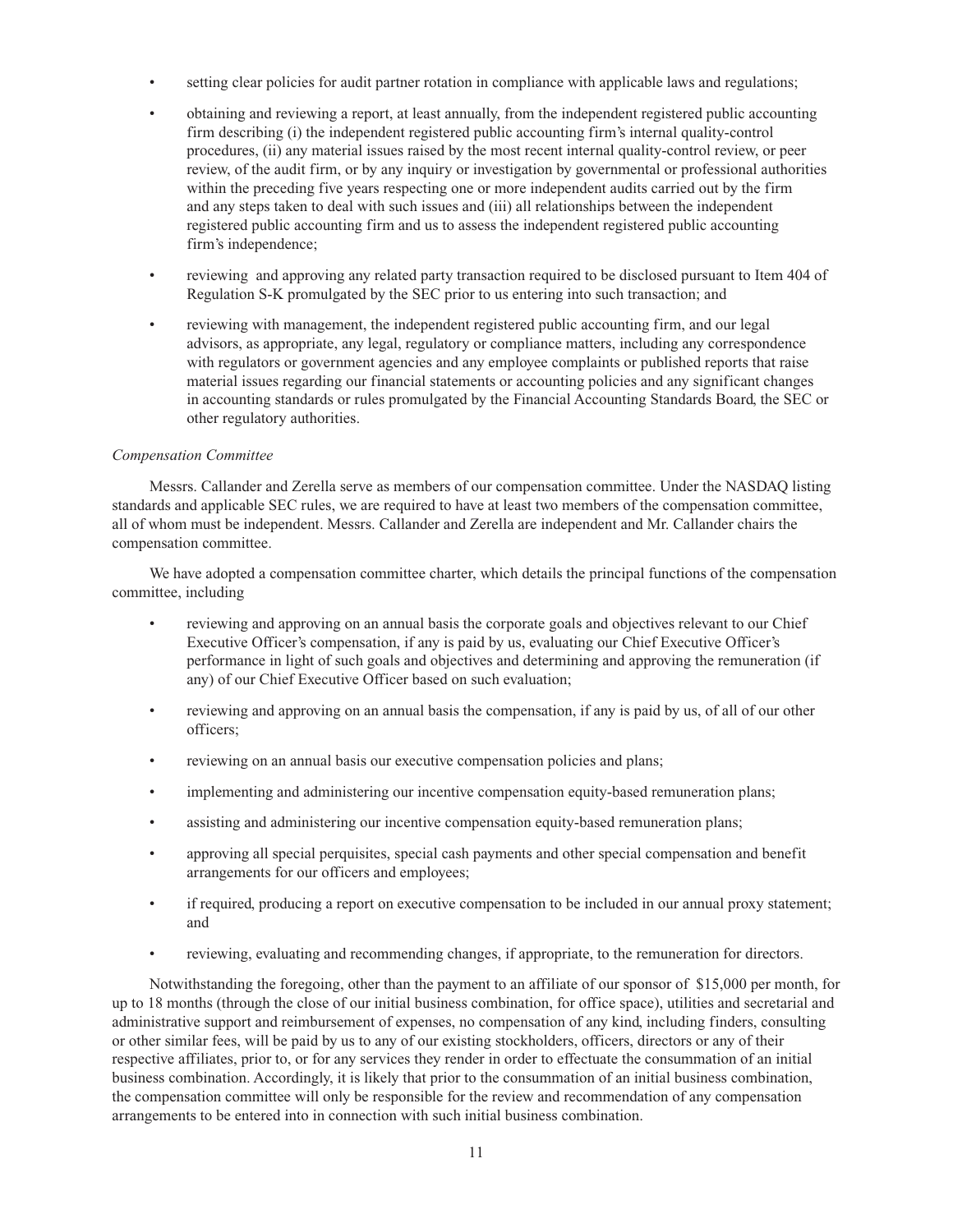The charter also provides that the compensation committee may, in its sole discretion, retain or obtain the advice of a compensation consultant, legal counsel or other adviser and will be directly responsible for the appointment, compensation and oversight of the work of any such adviser. However, before engaging or receiving advice from a compensation consultant, external legal counsel or any other adviser, the compensation committee will consider the independence of each such adviser, including the factors required by NASDAQ and the SEC.

A copy of the Compensation Committee charter is available, free of charge, from the Company by writing to the Company's Chief Executive Officer, 7660 Fay Avenue, Suite H, Unit 339, La Jolla, CA 92037.

#### *Director Nominations*

We do not have a standing nominating committee though we intend to form a corporate governance and nominating committee as and when required to do so by law or NASDAQ rules. In accordance with Rule 5605 of the NASDAQ rules, a majority of the independent directors may recommend a director nominee for selection by the Board of Directors. The Board of Directors believes that the independent directors can satisfactorily carry out the responsibility of properly selecting or approving director nominees without the formation of a standing nominating committee. The directors who will participate in the consideration and recommendation of director nominees are Messrs. Callander, Federman and Zerella. In accordance with Rule 5605 of the NASDAQ rules, all such directors are independent. As there is no standing nominating committee, we do not have a nominating committee charter in place.

The Board of Directors will also consider director candidates recommended for nomination by our stockholders during such times as they are seeking proposed nominees to stand for election at the next annual meeting of stockholders (or, if applicable, a special meeting of stockholders). Our stockholders that wish to nominate a director for election to our Board of Directors should follow the procedures set forth in our bylaws.

We have not formally established any specific, minimum qualifications that must be met or skills that are necessary for directors to possess. In general, in identifying and evaluating nominees for director, the Board of Directors considers educational background, diversity of professional experience, knowledge of our business, integrity, professional reputation, independence, wisdom, and the ability to represent the best interests of our stockholders.

#### **Audit Committee Report\***

The audit committee has reviewed and discussed our audited financial statements with management, and has discussed with our independent registered public accounting firm the matters required to be discussed by Statement on Auditing Standards No. 61, as amended (Codification of Statements on Auditing Standards, AU 380), as adopted by the Public Company Accounting Oversight Board (the "PCAOB") in Rule 3200T. Additionally, the audit committee has received the written disclosures and the letter from our independent registered public accounting firm, as required by the applicable requirements of the PCAOB, and has discussed with the independent registered public accounting firm the independent registered public accounting firm's independence. Based upon such review and discussion, the audit committee recommended to the Board that the audited financial statements be included in our Annual Report on Form 10-K for the last fiscal year for filing with the SEC.

Submitted by: Audit Committee of the Board of Directors Clark N. Callander Irwin Federman William Zerella

## **Board Leadership Structure and Role in Risk Oversight**

No policy exists requiring combination or separation of leadership roles and our governing documents do not mandate a particular structure. This has allowed our Board the flexibility to establish the most appropriate structure for the Company at any given time.

The information contained in this audit committee Report shall not be deemed to be "soliciting material" or "filed" or incorporated by reference in future filings with the SEC, or subject to the liabilities of Section 18 of the Exchange Act, except to the extent that the Company specifically requests that the information be treated as soliciting material or specifically incorporates it by reference into a document filed under the Securities Act of 1933, as amended (the "Securities Act") or the Exchange Act.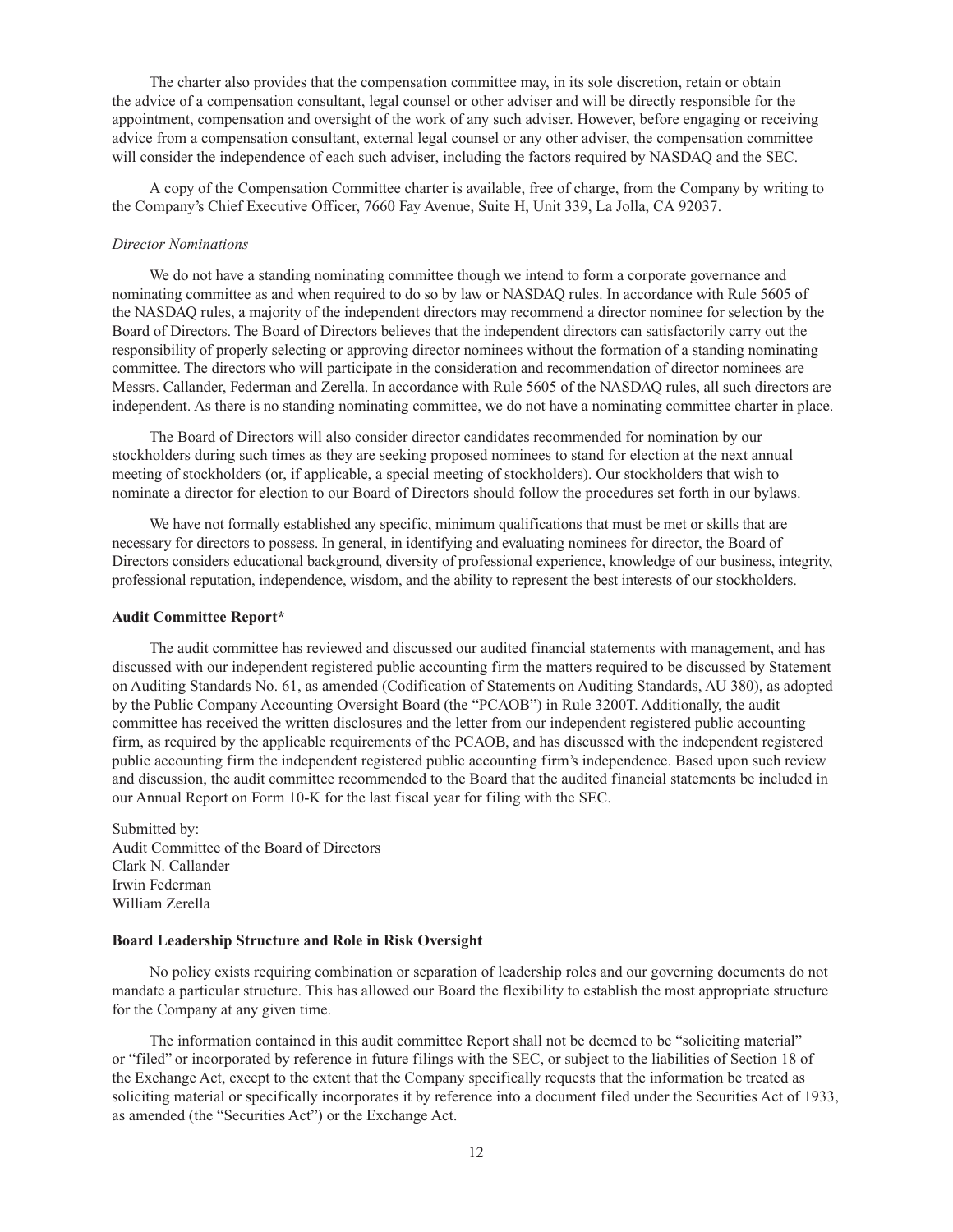The Board is actively involved in overseeing our risk management processes. The Board focuses on our general risk management strategy and ensures that appropriate risk mitigation strategies are implemented by management. Further, operational and strategic presentations by management to the Board include consideration of the challenges and risks of our businesses, and the Board and management actively engage in discussion on these topics. In addition, each of the Board's committees considers risk within its area of responsibility.

### **Compensation committee Interlocks and Insider Participation**

None of our officers currently serves, or in the past year has served, as a member of the compensation committee of any entity that has one or more officers serving on our Board of Directors.

# **Section 16(a) Beneficial Ownership Reporting Compliance**

Section 16(a) of the Securities Exchange Act of 1934, as amended, requires our officers, directors and persons who beneficially own more than ten percent of our common stock to file reports of ownership and changes in ownership with the SEC. These reporting persons are also required to furnish us with copies of all Section 16(a) forms they file. Based solely upon a review of such forms, we believe that during the year ended December 31, 2019 there were no delinquent filers.

## **Code of Ethics**

We have adopted a Code of Ethics applicable to our directors, officers and employees. We have filed a copy of our Code of Ethics and our audit and compensation committee charters as exhibits to the registration statement filed in connection with our initial public offering. You will be able to review these documents by accessing our public filings at the SEC's web site at *www.sec.gov*. In addition, a copy of the Code of Ethics will be provided without charge upon request from us. We intend to disclose any amendments to or waivers of certain provisions of our Code of Ethics in a Current Report on Form 8-K.

### **Executive Compensation**

None of our executive officers or directors has received any cash (or non-cash) compensation for services rendered to us. Our sponsor, executive officers and directors, or any of their respective affiliates, will be reimbursed for any out-of-pocket expenses incurred in connection with activities on our behalf such as identifying potential target businesses and performing due diligence on suitable business combinations. Our audit committee will review on a quarterly basis all payments that were made to our sponsor, officers, directors or our or their affiliates.

After the completion of our initial business combination, directors or members of our management team who remain with us may be paid consulting, management or other fees from the combined company. All of these fees will be fully disclosed to stockholders, to the extent then known, in the tender offer materials or proxy solicitation materials furnished to our stockholders in connection with a proposed business combination. It is unlikely the amount of such compensation will be known at the time, because the directors of the post-combination business will be responsible for determining executive and director compensation. Any compensation to be paid to our officers will be determined by our compensation committee.

We do not intend to take any action to ensure that members of our management team maintain their positions with us after the consummation of our initial business combination, although it is possible that some or all of our executive officers and directors may negotiate employment or consulting arrangements to remain with us after the initial business combination. The existence or terms of any such employment or consulting arrangements to retain their positions with us may influence our management's motivation in identifying or selecting a target business but we do not believe that the ability of our management to remain with us after the consummation of our initial business combination will be a determining factor in our decision to proceed with any potential business combination. We are not party to any agreements with our executive officers and directors that provide for benefits upon termination of employment.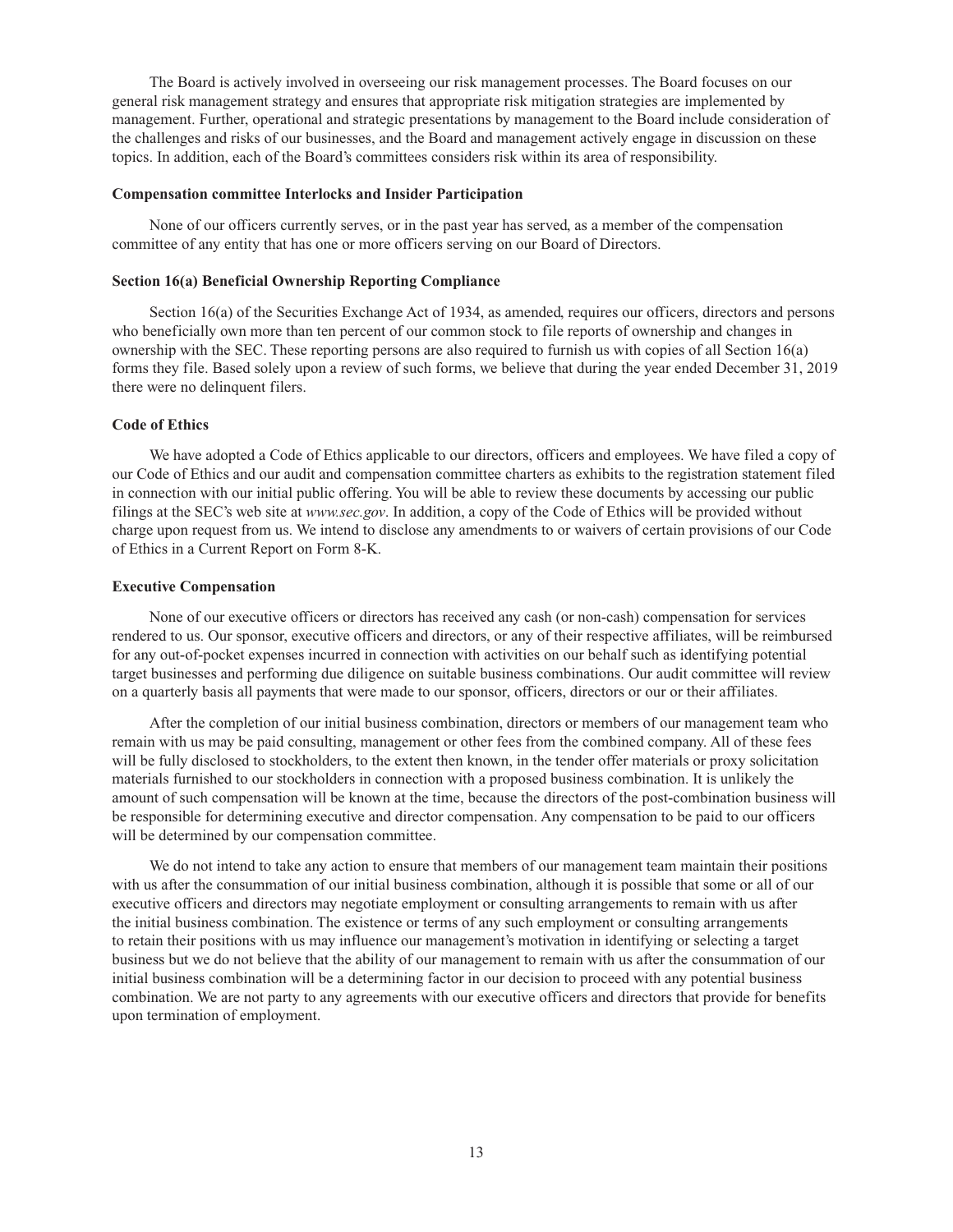## **SECURITY OWNERSHIP OF CERTAIN BENEFICIAL OWNERS AND MANAGEMENT**

The following table sets forth information regarding the beneficial ownership of our common stock as of November 15, 2019 based on information obtained from the persons named below, with respect to the beneficial ownership of shares of our common stock, by:

- each person known by us to be the beneficial owner of more than 5% of our outstanding shares of common stock;
- each of our executive officers and directors that beneficially owns shares of our common stock; and
- all our executive officers and directors as a group.

In the table below, percentage ownership is based on 28,140,000 shares, which includes 23,040,000 shares of our Class A common stock underlying the units sold in our initial public offering and private placement, and 5,500,000 shares of our Class B common stock outstanding as of November 15, 2019. Voting power represents the combined voting power of Class A common stock and Class B common stock owned beneficially by such person. On all matters to be voted upon, the holders of the Class A common stock and the Class B common stock vote together as a single class. Currently, all of the shares of Class B common stock are convertible into shares of Class A common stock on a one-for-one basis. The table below does not include the shares of Class A common stock underlying the private placement units held or to be held by our officers or sponsor because these securities are not exercisable within 60 days of this report.

Unless otherwise indicated, we believe that all persons named in the table have sole voting and investment power with respect to all shares of common stock beneficially owned by them.

| Name and Address of Beneficial Owner <sup>(1)</sup>                                    | <b>Class A</b><br>Common<br><b>Stock</b><br><b>Beneficially</b><br>Owned | Class A<br>Common<br><b>Stock</b><br>Percentage of<br><b>Class</b> | <b>Class B</b><br>Common<br><b>Stock</b><br><b>Beneficially</b><br>Owned | Class B<br>Common<br><b>Stock</b><br>Percentage of<br><b>Class</b> | Percentage of<br>Common<br><b>Stock</b> |
|----------------------------------------------------------------------------------------|--------------------------------------------------------------------------|--------------------------------------------------------------------|--------------------------------------------------------------------------|--------------------------------------------------------------------|-----------------------------------------|
| ChaSerg Technology Sponsor $LLC^{(1)}$                                                 | 530,000                                                                  |                                                                    | $2.3\%$ 5,500,000 <sup>(2)</sup>                                         | $100.0\%$                                                          | 21.4%                                   |
|                                                                                        |                                                                          |                                                                    |                                                                          |                                                                    |                                         |
| Eric Benhamou                                                                          |                                                                          |                                                                    |                                                                          |                                                                    |                                         |
| Clark N. Callander                                                                     |                                                                          |                                                                    |                                                                          |                                                                    |                                         |
| Irwin Federman                                                                         |                                                                          |                                                                    |                                                                          |                                                                    |                                         |
|                                                                                        |                                                                          |                                                                    |                                                                          |                                                                    |                                         |
| All directors and executive officers as a                                              |                                                                          |                                                                    | $5,500,000^{(2)}$                                                        | $100.0\%$                                                          | $19.5\%$                                |
| <b>BlueCrest Capital Management</b>                                                    |                                                                          |                                                                    |                                                                          |                                                                    |                                         |
| Limited <sup>(3)</sup>                                                                 | 1,257,200                                                                | $5.6\%$                                                            |                                                                          |                                                                    | $4.5\%$                                 |
| Basso Spac Fund $LLC^{(4)}$                                                            | 1,200,801                                                                | $5.3\%$                                                            |                                                                          |                                                                    | $4.3\%$                                 |
| AQR Capital Management, $LLC^{(5)}$                                                    | 1,440,000                                                                | $6.4\%$                                                            |                                                                          |                                                                    | $5.1\%$                                 |
| MMCAP International Inc.<br>$SPC/MM$ Asset Management Inc. <sup><math>(6)</math></sup> | 2,000,000                                                                | 8.83%                                                              |                                                                          |                                                                    | $7.11\%$                                |

(1) ChaSerg Technology Sponsor LLC, our sponsor, is the record holder of the shares reported herein. Each of our officers and directors and advisors is or will be, directly or indirectly, a member of our sponsor. There are three managing members of our sponsor, Lloyd Carney, Alex Vieux and Steven Fletcher. Each manager has one vote, and the approval of two of the three managing members is required to approve an action of our sponsor. Under the so-called "rule of three", if voting and dispositive decisions regarding an entity's securities are made by three or more individuals, and a voting or dispositive decision requires the approval of a majority of those individuals, then none of the individuals is deemed a beneficial owner of the entity's securities. Based upon the foregoing, no individual managing member of our sponsor exercises voting or dispositive control over any of the securities held by our sponsor, even those in which he directly holds a pecuniary interest. Accordingly, none of them will be deemed to have or share beneficial ownership of such shares. The business address of each of these entities and individuals is at 7660 Fay Avenue, Suite H, Unit 339, La Jolla, California 92037

(2) Interests shown consist solely of founder shares, classified as shares of Class B common stock. Such shares are convertible into shares of Class A common stock on a one-for-one basis, subject to adjustment.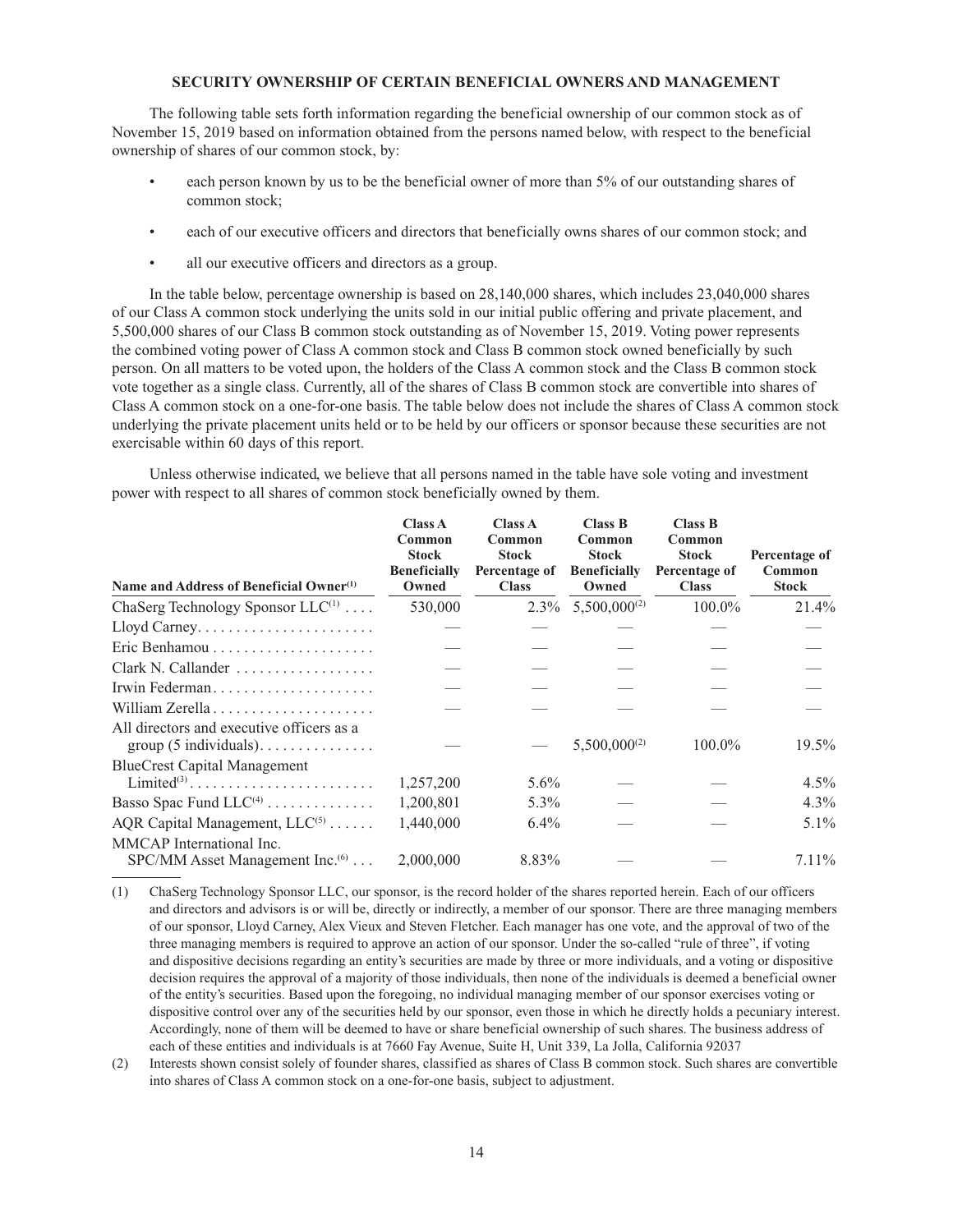- (3) According to a Schedule 13G filed with the SEC on January 18, 2018, BlueCrest Capital Management Limited serves as investment manager to BSMA Limited, a Cayman Islands exempted company, with respect to the shares held for the account of BSMA Limited. BlueCrest Capital Management (New York) LP acts as sub-investment manager of BSMA Limited, and reports to BlueCrest Capital Management Limited. Michael Platt serves as principal, director, and control person of BlueCrest Capital Management Limited. The address of the principal business office of each of BlueCrest Capital Management Limited and Michael Platt is Ground Floor, Harbour Reach, La Rue de Carteret, St Helier, Jersey, Channel Islands JE2 4HR.
- (4) According to a Schedule 13G/A filed with the SEC on January 11, 2018, Basso Management, LLC is the manager of Basso SPAC Fund LLC. Basso Capital Management, L.P. serves as the investment manager of Basso SPAC Fund LLC. Basso GP, LLC is the general partner of BCM. Mr. Fischer is the sole portfolio manager for Basso SPAC, the Chief Executive Officer and a founding partner of Basso Capital Management, L.P., and a member of each of Basso Management, LLC and Basso GP, LLC. Accordingly, each of Basso Management, LLC, Basso Capital Management, L.P., Basso GP, LLC and Howard I. Fischer may be deemed to indirectly beneficially own the shares held by Basso SPAC Fund LLC. The address of the principal business office of each of the reporting persons is 1266 East Main, Street, Fourth Floor, Stamford, Connecticut 06902.
- (5) According to a Schedule 13G/A filed with the SEC on February 14, 2018, AQR Capital Management, LLC is a wholly owned subsidiary of AQR Capital Management Holdings, LLC. CNH Partners, LLC is deemed to be controlled by AQR Capital Management, LLC. AQR Capital Management, LLC, and CNH Partners, LLC act as investment manager to AQR Absolute Return Master Account, L.P. AQR Principal Global Asset Allocation, LLC is the general partner of AQR Absolute Return Master Account, L.P. The address of the principal business office of each of the reporting persons is Two Greenwich Plaza Greenwich, CT 06830
- (6) According to a Schedule 13G filed with the SEC on October 10, 2018 by MMCAP International Inc. SPC and MM Asset Management Inc, a Cayman Islands exempted company with the address of the principal place of business being George Town Financial Centre, 90 Fort Street, Grand Cayman, Cayman Islands and a Canadian company with the address of the principal place of business being 66 Wellington Street West, Suite 2707 Toronto, Ontario M5K 1H6 Canada, respectfully.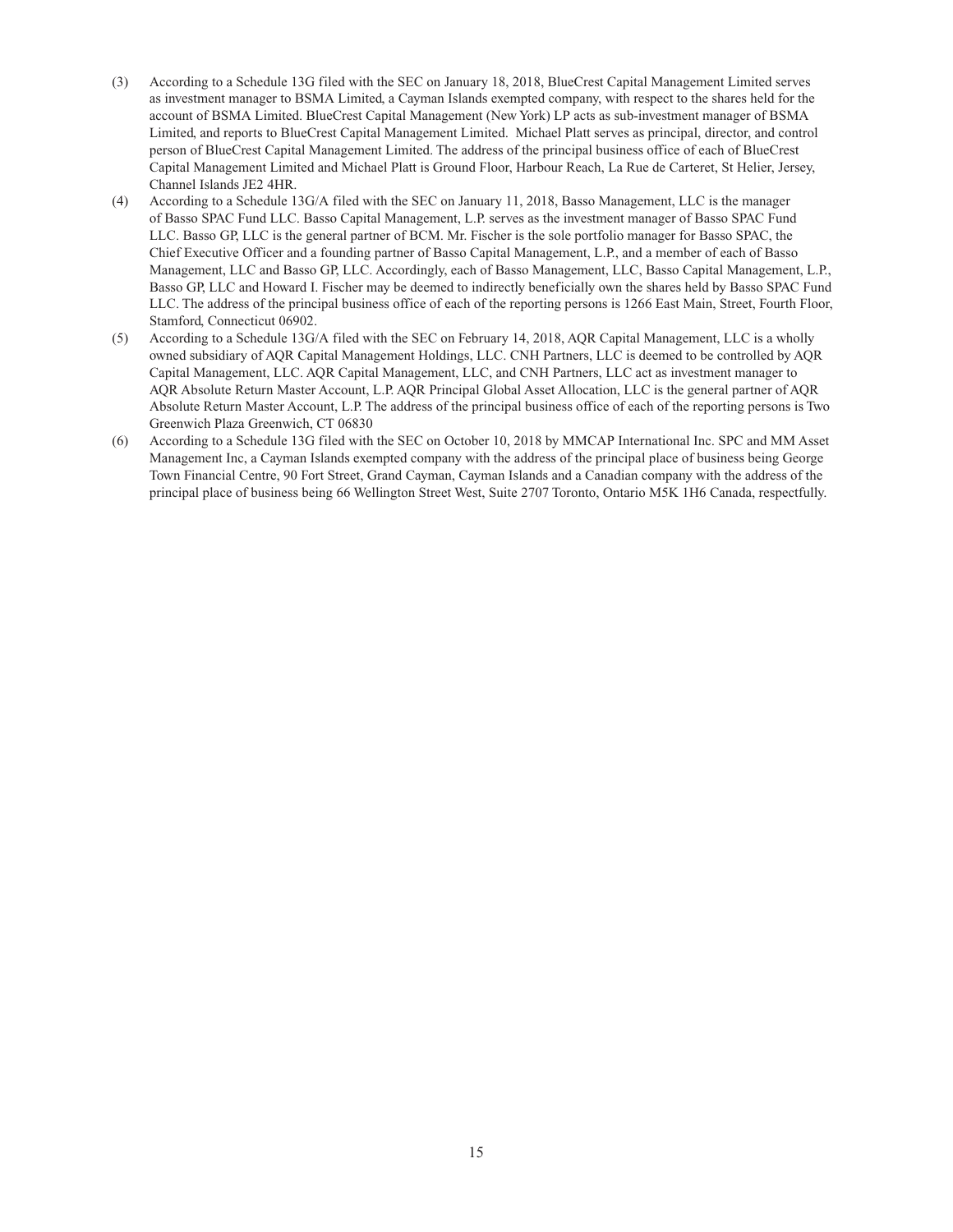## **CERTAIN RELATIONSHIPS AND RELATED TRANSACTIONS**

In May 2018, we issued an aggregate of 5,750,000 founder shares to our sponsor for an aggregate purchase price of \$25,000 in cash, or approximately \$0.004 per share. Prior to the initial investment in the Company of \$25,000 by our sponsor, the Company had no assets, tangible or intangible. The number of founder shares issued was determined based on the expectation that such founder shares would represent 20% of the outstanding shares upon completion of our initial public offering (not including the placement shares underlying the placement units purchased separately by our sponsor and Cantor and its designees in the private placement). On October 25, 2018, the underwriters in the Company's initial public offering elected to exercise a portion of the over-allotment option for 2,000,000 additional units. As a result of such partial exercise, our sponsor forfeited 250,000 founder shares. The founder shares may not, subject to certain limited exceptions, be transferred, assigned or sold by the holder.

In October 2018, our sponsor and Cantor and its designees purchased an aggregate of 640,000 placement units at a price of \$10.00 per placement unit, for an aggregate purchase price of \$6,400,000, of which our sponsor purchased 530,000 placement units and Cantor and its designees purchased 110,000 placement units, in a private placement that occurred simultaneously with the closing of the Company's initial public offering and the over-allotment. There are no redemption rights or liquidating distributions from the trust account with respect to the founder shares, placement shares or placement warrants, which will expire worthless if we do not consummate a business combination within the allotted 18 month period.

Commencing on October 4, 2018, we pay First In Line Enterprises, Inc., an affiliate of our sponsor, a total of \$15,000 per month for office space, utilities and secretarial and administrative support. Upon completion of our initial business combination or our liquidation, we will cease paying these monthly fees.

Other than the foregoing, no compensation of any kind, including any finder's fee, reimbursement, consulting fee or monies in respect of any payment of a loan, will be paid by us to our sponsor, officers and directors, or any affiliate of our sponsor or officers, prior to, or in connection with any services rendered in order to effectuate, the consummation of an initial business combination (regardless of the type of transaction that it is). However, these individuals will be reimbursed for any out-of-pocket expenses incurred in connection with activities on our behalf such as identifying potential target businesses and performing due diligence on suitable business combinations. Our audit committee will review on a quarterly basis all payments that were made to our sponsor, officers, directors or our or their affiliates and will determine which expenses and the amount of expenses that will be reimbursed. There is no cap or ceiling on the reimbursement of out-of-pocket expenses incurred by such persons in connection with activities on our behalf.

Prior to the closing of our initial public offering, our sponsor agreed to loan us up to \$300,000 to be used for a portion of the expenses of our initial public offering. These loans were non-interest bearing, unsecured and were due at the earlier of December 31, 2018 or the closing of our initial public offering. The loan was fully repaid on October 10, 2018.

In addition, in order to finance transaction costs in connection with an intended initial business combination, our sponsor or an affiliate of our sponsor or certain of our officers and directors may, but are not obligated to, loan us funds as may be required. If we complete an initial business combination, we would repay such loaned amounts. In the event that the initial business combination does not close, we may use a portion of the working capital held outside the trust account to repay such loaned amounts but no proceeds from our trust account would be used for such repayment. Up to \$1,500,000 of such loans may be convertible into units, at a price of \$10.00 per unit at the option of the lender. The units would be identical to the placement units. The terms of such loans by our officers and directors, if any, have not been determined and no written agreements exist with respect to such loans. We do not expect to seek loans from parties other than our sponsor or an affiliate of our sponsor as we do not believe third parties will be willing to loan such funds and provide a waiver against any and all rights to seek access to funds in our trust account.

After our initial business combination, members of our management team who remain with us may be paid consulting, management or other fees from the combined company with any and all amounts being fully disclosed to our stockholders, to the extent then known, in the tender offer or proxy solicitation materials, as applicable, furnished to our stockholders. It is unlikely the amount of such compensation will be known at the time of distribution of such tender offer materials or at the time of a stockholder meeting held to consider our initial business combination, as applicable, as it will be up to the directors of the post-combination business to determine executive and director compensation.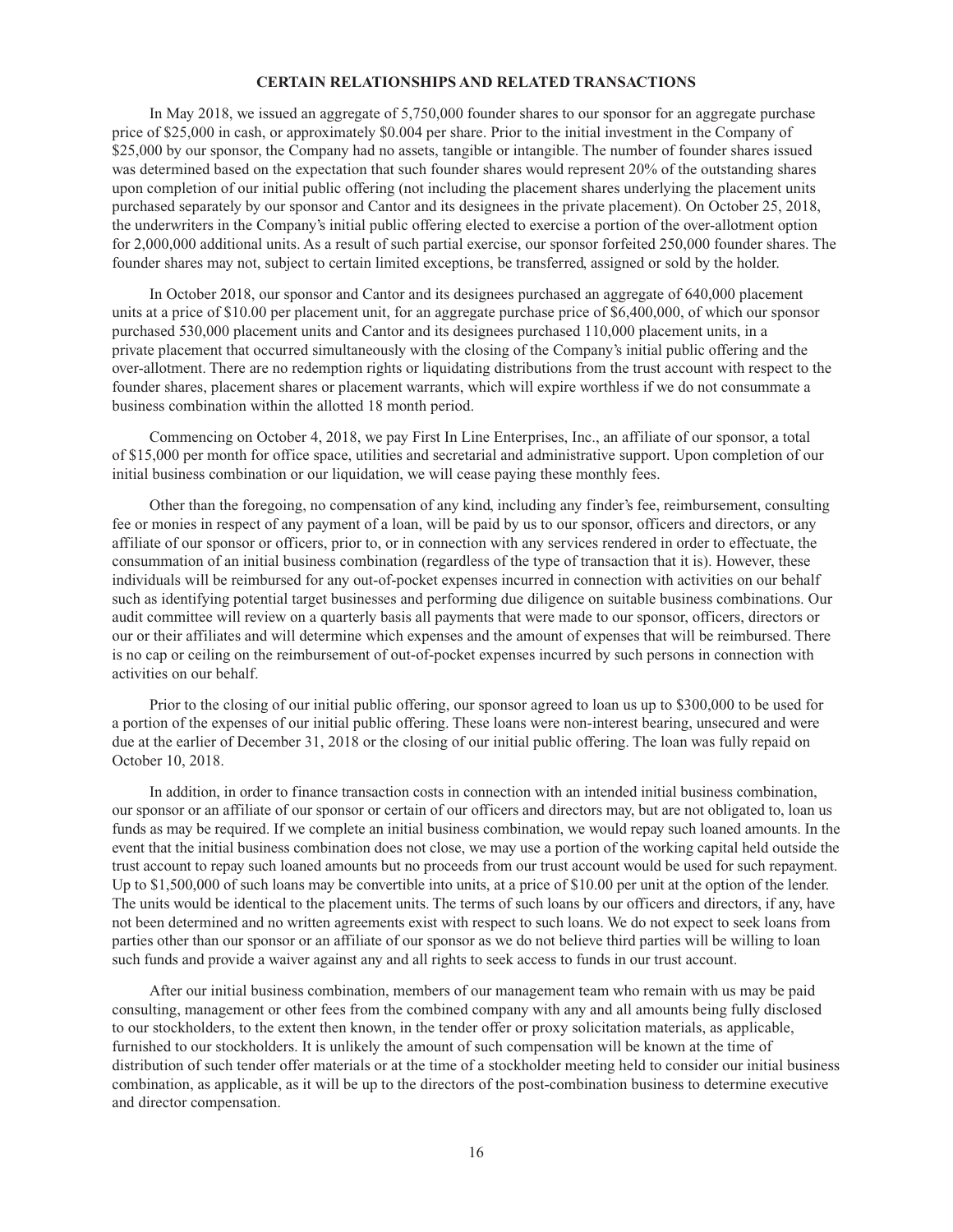The holders of the founder shares, placement units, and units that may be issued upon conversion of working capital loans (and in each case holders of their component securities, as applicable) will have registration rights to require us to register a sale of any of our securities held by them pursuant to a registration rights agreement signed on October 4, 2018. These holders will be entitled to make up to three demands, excluding short form registration demands, that we register such securities for sale under the Securities Act. In addition, these holders will have "piggy-back" registration rights to include their securities in other registration statements filed by us.

All ongoing and future transactions between us and any of our officers and directors or their respective affiliates will be on terms believed by us to be no less favorable to us than are available from unaffiliated third parties. Such transactions, including the payment of any compensation, will require prior approval by a majority of our uninterested "independent" directors (to the extent we have any) or the members of our board who do not have an interest in the transaction, in either case who had access, at our expense, to our attorneys or independent legal counsel. We will not enter into any such transaction unless our disinterested "independent" directors (or, if there are no "independent" directors, our disinterested directors) determine that the terms of such transaction are no less favorable to us than those that would be available to us with respect to such a transaction from unaffiliated third parties.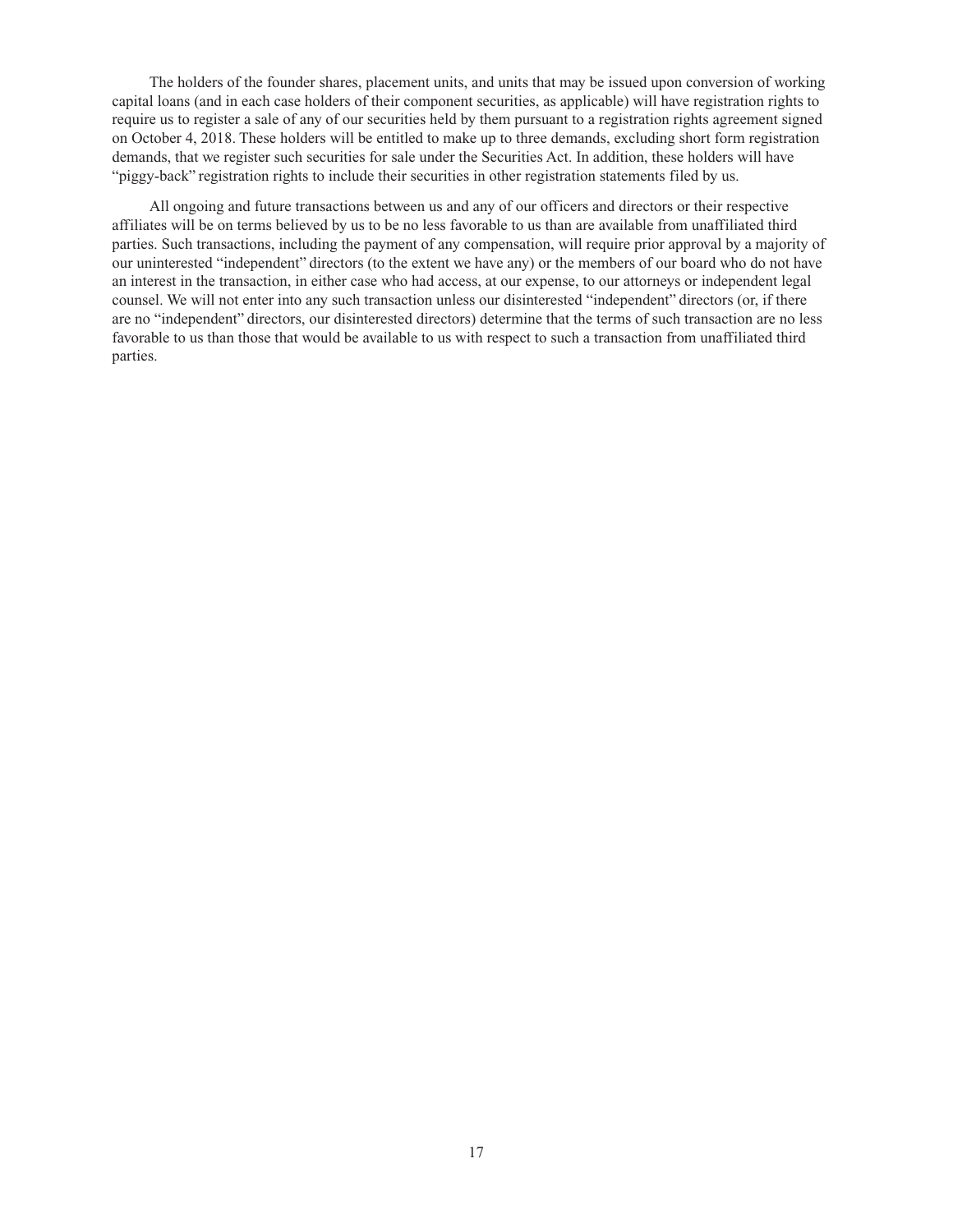# **PROPOSALS TO BE CONSIDERED BY STOCKHOLDERS PROPOSAL ONE — ELECTION OF ONE CLASS I DIRECTOR**

Our amended and restated certificate of incorporation provides for a Board of Directors classified into three classes as nearly equal in number as possible, whose terms of office expire in successive years. Our Board of Directors now consists of 5 directors as set forth above in the section entitled "Directors, Executive Officers and Corporate Governance — Directors and Officers".

Clark N. Callander is nominated for election at this Annual Meeting of stockholders, as Class I director, to hold office until the annual meeting of stockholders in 2022, or until his successor is chosen and qualified.

Unless you indicate otherwise, shares represented by executed proxies in the form enclosed will be voted for the election as directors of the nominee unless he shall be unavailable, in which case such shares will be voted for a substitute nominee designated by the Board of Directors. We have no reason to believe that the nominee will be unavailable or, if elected, will decline to serve.

## **Nominee Biographies**

For a biography of the Class I nominee, please see the section entitled "Directors, Executive Officers and Corporate Governance — Directors and Officers".

## **Required Vote**

The director is elected by a plurality of the votes cast. The nominee receiving the highest number of affirmative votes shall be elected as a Director. You may withhold votes from the nominee. Abstentions and broker non-votes will have no effect on this proposal, assuming that a quorum is present.

## **Recommendation**

**Our Board of Directors recommends a vote "FOR" the election to the Board of Directors of the abovementioned nominee.**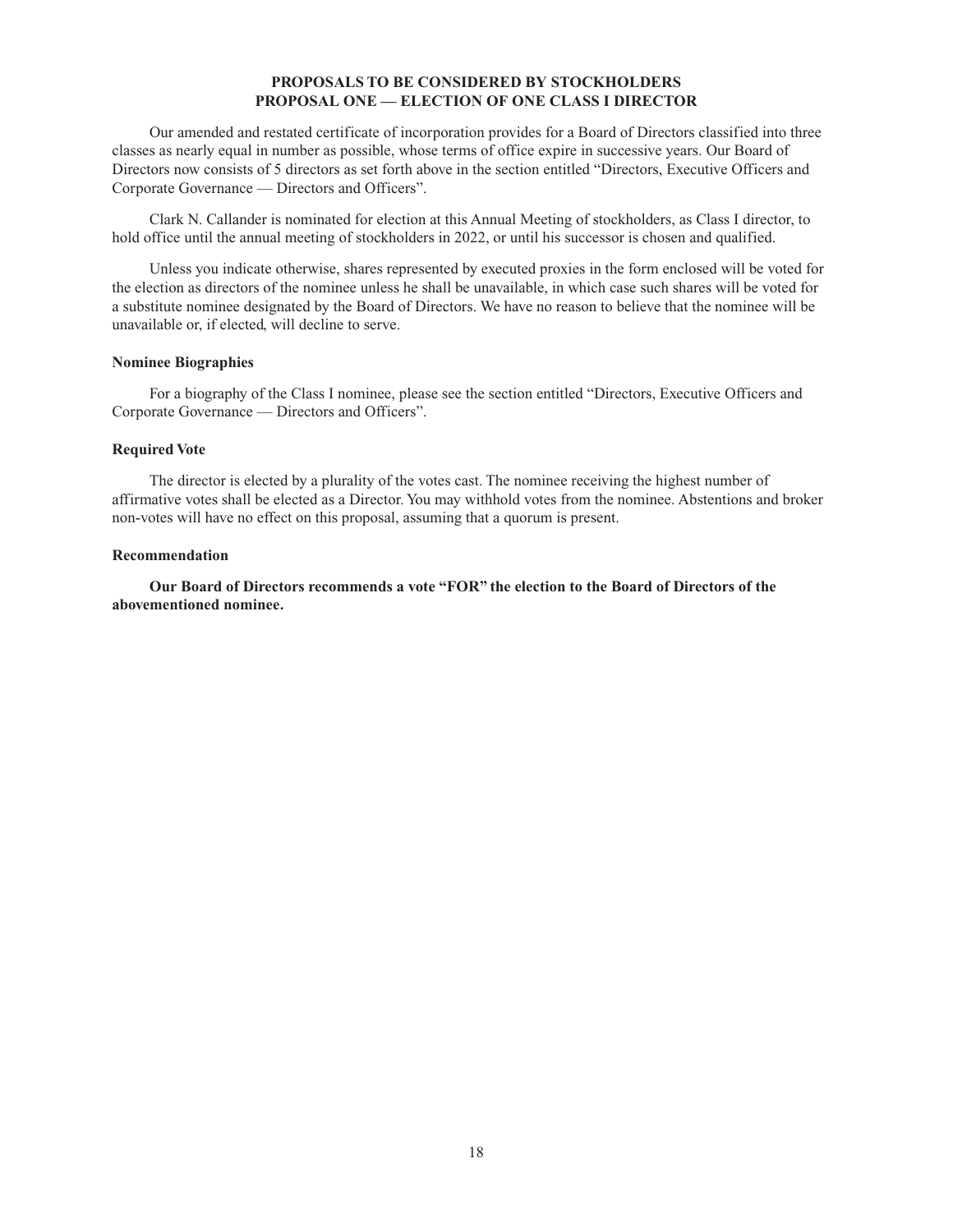# **PROPOSAL TWO — RATIFICATION OF APPOINTMENT OF INDEPENDENT REGISTERED PUBLIC ACCOUNTING FIRM**

We are asking the stockholders to ratify the audit committee's selection of Withum as our independent registered public accounting firm for the fiscal year ending December 31, 2019. The audit committee is directly responsible for appointing the Company's independent registered public accounting firm. The audit committee is not bound by the outcome of this vote. However, if the stockholders do not ratify the selection of Withum as our independent registered public accounting firm for the fiscal year ending December 31, 2019, our audit committee may reconsider the selection of Withum as our independent registered public accounting firm.

Withum has audited our financial statements for the fiscal year ended December 31, 2018. A representative of Withum is expected to be present at the Annual Meeting. The representative will have an opportunity to make a statement if he desires to do so and will be available to answer appropriate questions from stockholders. The following is a summary of fees paid or to be paid to Withum for services rendered.

*Audit Fees.* Audit fees consist of fees for professional services rendered for the audit of our year-end financial statements and services that are normally provided by Withum in connection with regulatory filings. The aggregate fees billed by Withum for professional services rendered for the audit of our annual financial statements, review of the financial information included in our Forms 10-Q for the respective periods and other required filings with the SEC for the period from May 21, 2018 (inception) through December 31, 2018 totaled \$43,000. The above amounts include interim procedures and audit fees, as well as attendance at audit committee meetings.

*Audit-Related Fees.* Audit-related fees consist of fees billed for assurance and related services that are reasonably related to performance of the audit or review of our financial statements and are not reported under "Audit Fees." These services include attest services that are not required by statute or regulation and consultations concerning financial accounting and reporting standards. During the period from May 21, 2018 (date of inception) to December 31, 2018, we did not pay Withum any audit-related fees.

*Tax Fees.* We did not pay Withum for tax return services, planning and tax advice for the period from May 21, 2018 (date of inception) to December 31, 2018

*All Other Fees.* We did not pay Withum for any other services for the period from May 21, 2018 (date of inception) to December 31, 2018.

Our audit committee has determined that the services provided by Withum are compatible with maintaining the independence of Withum as our independent registered public accounting firm.

#### **Pre-Approval Policy**

Our audit committee was formed upon the consummation of our initial public offering. As a result, the audit committee did not pre-approve all of the foregoing services, although any services rendered prior to the formation of our audit committee were approved by our Board of Directors. Since the formation of our audit committee, and on a going-forward basis, the audit committee has and will pre-approve all auditing services and permitted non-audit services to be performed for us by our auditors, including the fees and terms thereof (subject to the de minimis exceptions for non-audit services described in the Exchange Act which are approved by the audit committee prior to the completion of the audit)

#### **Vote Required**

The ratification of the appointment of Withum requires the vote of a majority of the votes cast by stockholders present in person or by proxy and entitled to vote on the matter at the Annual Meeting.

### **Recommendation**

**Our Board of Directors recommends a vote "FOR" the ratification of the selection by the audit committee of WithumSmith+Brown, P.C. as our independent registered public accounting firm.**